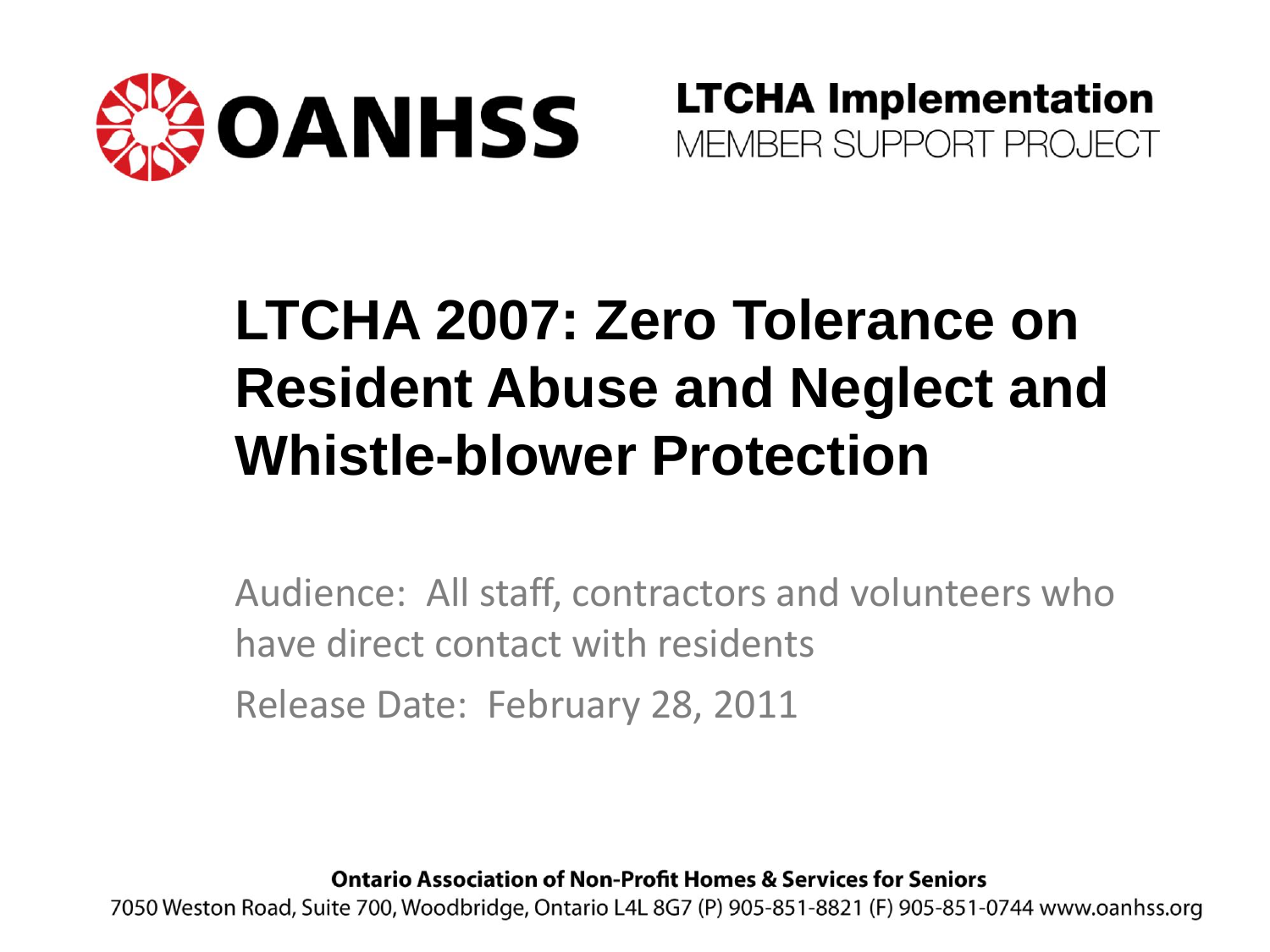# **LTCHA 2007 Fundamental Principle**

**LTCHA Implementation** BER SUPPORT PROJECT

A long-term care home is primarily the home of its residents and is to be operated so that it is a place where residents may live with dignity and *in security, safety and comfort and have their physical, psychological, social, spiritual and cultural needs adequately met*.

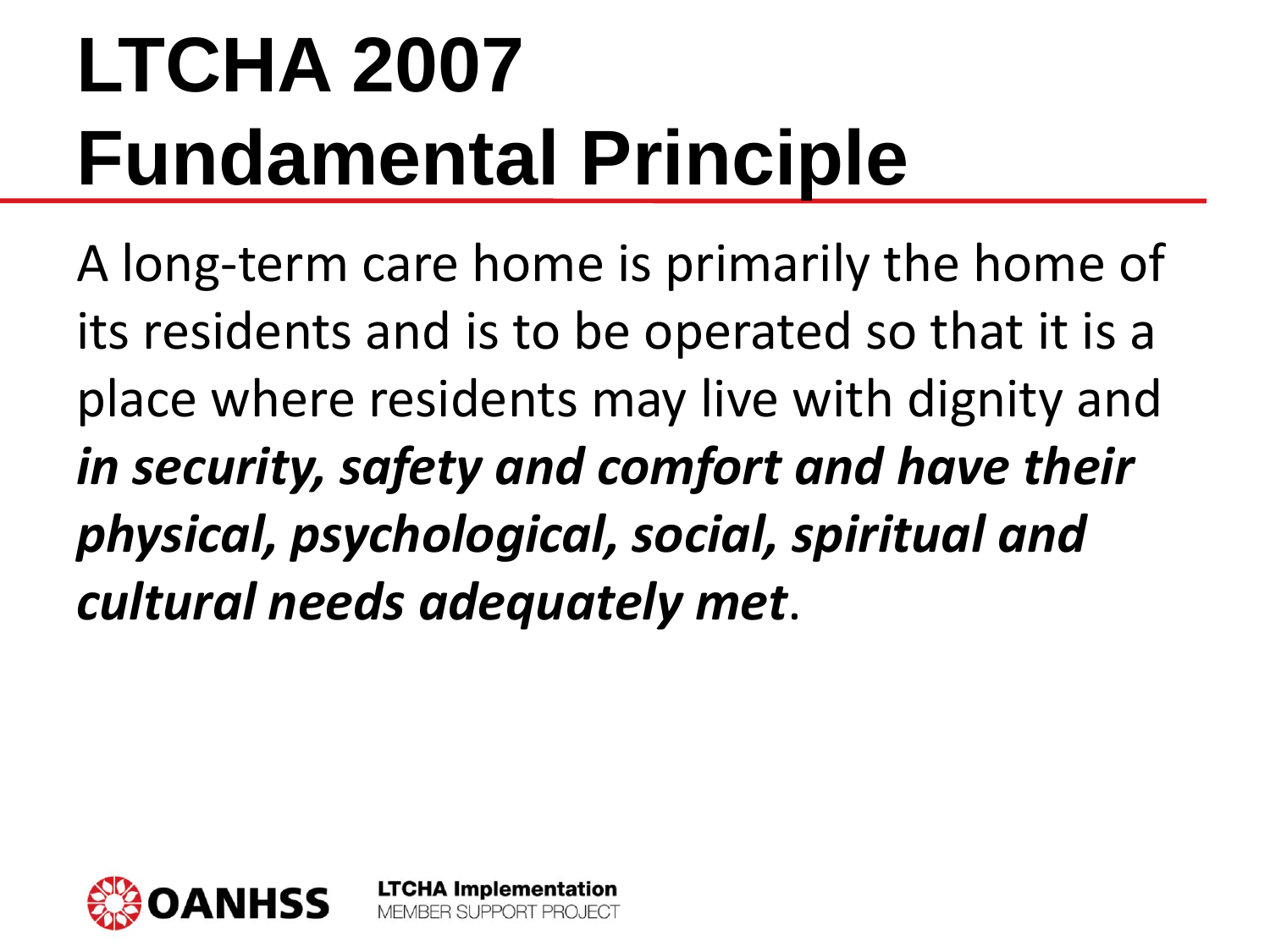#### **Residents' Bill of Rights**

- **[3.](http://www.e-laws.gov.on.ca/html/statutes/french/elaws_statutes_07l08_f.htm)** [\(1\)](http://www.e-laws.gov.on.ca/html/statutes/french/elaws_statutes_07l08_f.htm) Every licensee of a long-term care home shall ensure that the following rights of residents are fully respected and promoted:
- 1. Every resident has the right to be treated with courtesy and respect and in a way that fully recognizes the resident's individuality and respects the resident's dignity.
- 2. Every resident has the right to be protected from abuse.
- 3. Every resident has the right not to be neglected by the licensee or staff.
- 4. Every resident has the right to be properly sheltered, fed, clothed, groomed and cared for in a manner consistent with his or her needs.
- 5. Every resident has the right to live in a safe and clean environment.
- 6. Every resident has the right to exercise the rights of a citizen.
- 7. Every resident has the right to be told who is responsible for and who is providing the resident's direct care.

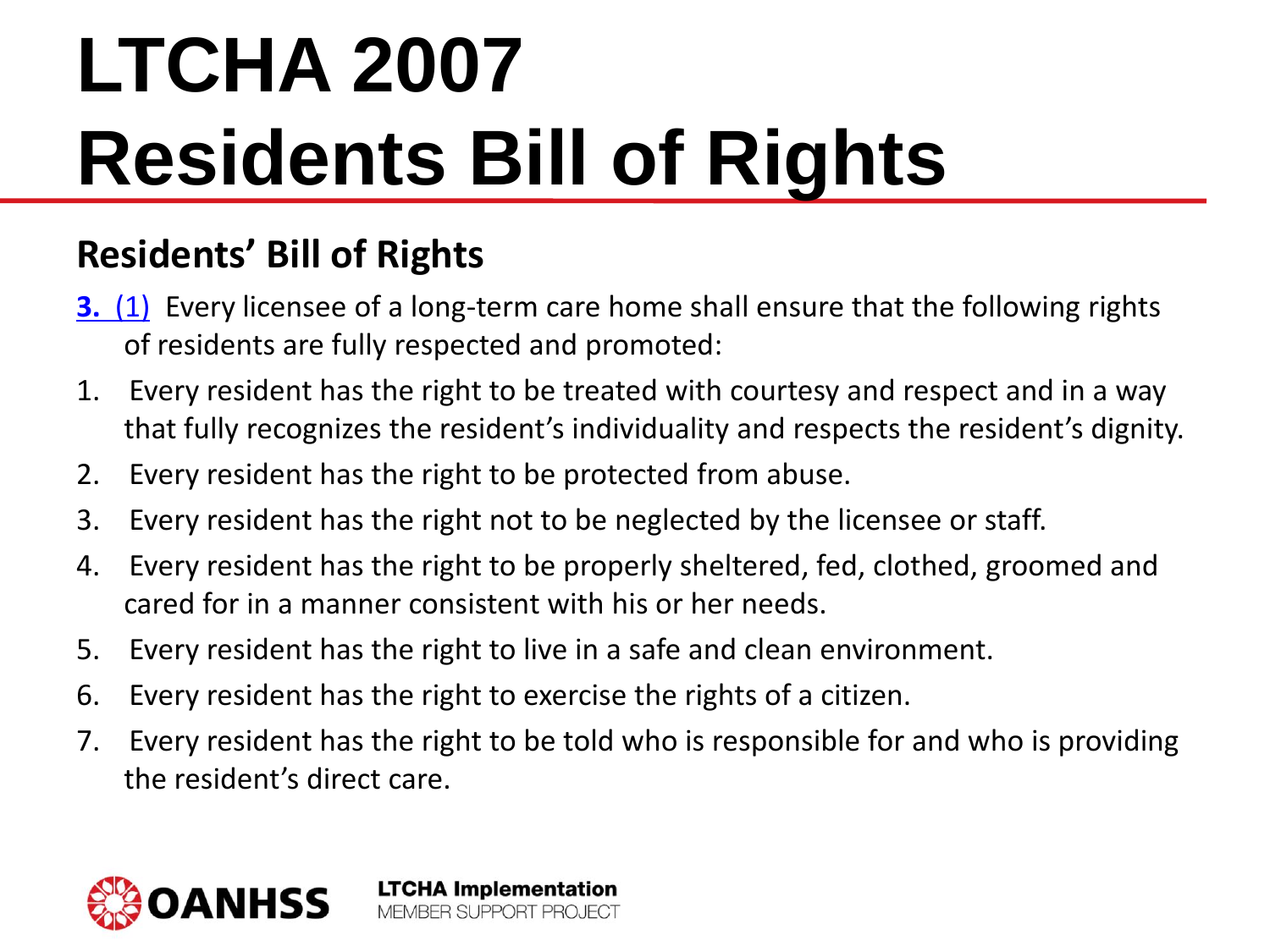- 8. Every resident has the right to be afforded privacy in treatment and in caring for his or her personal needs.
- 9. Every resident has the right to have his or her participation in decision-making respected.
- 10. Every resident has the right to keep and display personal possessions, pictures and furnishings in his or her room subject to safety requirements and the rights of other residents.
- 11. Every resident has the right to,
	- i. participate fully in the development, implementation, review and revision of his or her plan of care,
	- ii. give or refuse consent to any treatment, care or services for which his or her consent is required by law and to be informed of the consequences of giving or refusing consent,

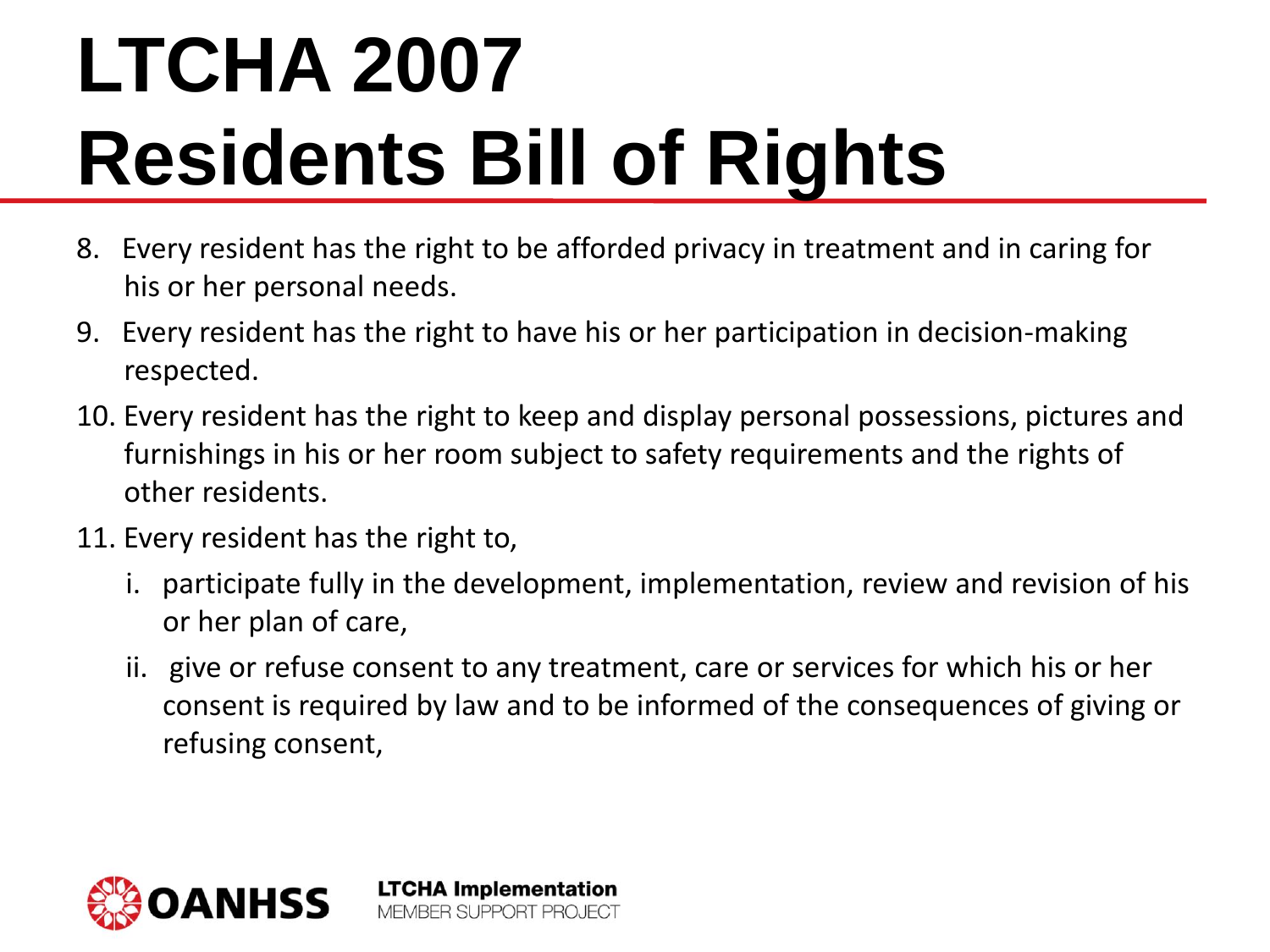- iii. participate fully in making any decision concerning any aspect of his or her care, including any decision concerning his or her admission, discharge or transfer to or from a long-term care home or a secure unit and to obtain an independent opinion with regard to any of those matters, and
- iv. have his or her personal health information within the meaning of the *Personal Health Information Protection Act, 2004* kept confidential in accordance with that Act, and to have access to his or her records of personal health information, including his or her plan of care, in accordance with that Act.
- 12. Every resident has the right to receive care and assistance towards independence based on a restorative care philosophy to maximize independence to the greatest extent possible.
- 13. Every resident has the right not to be restrained, except in the limited circumstances provided for under this Act and subject to the requirements provided for under this Act.

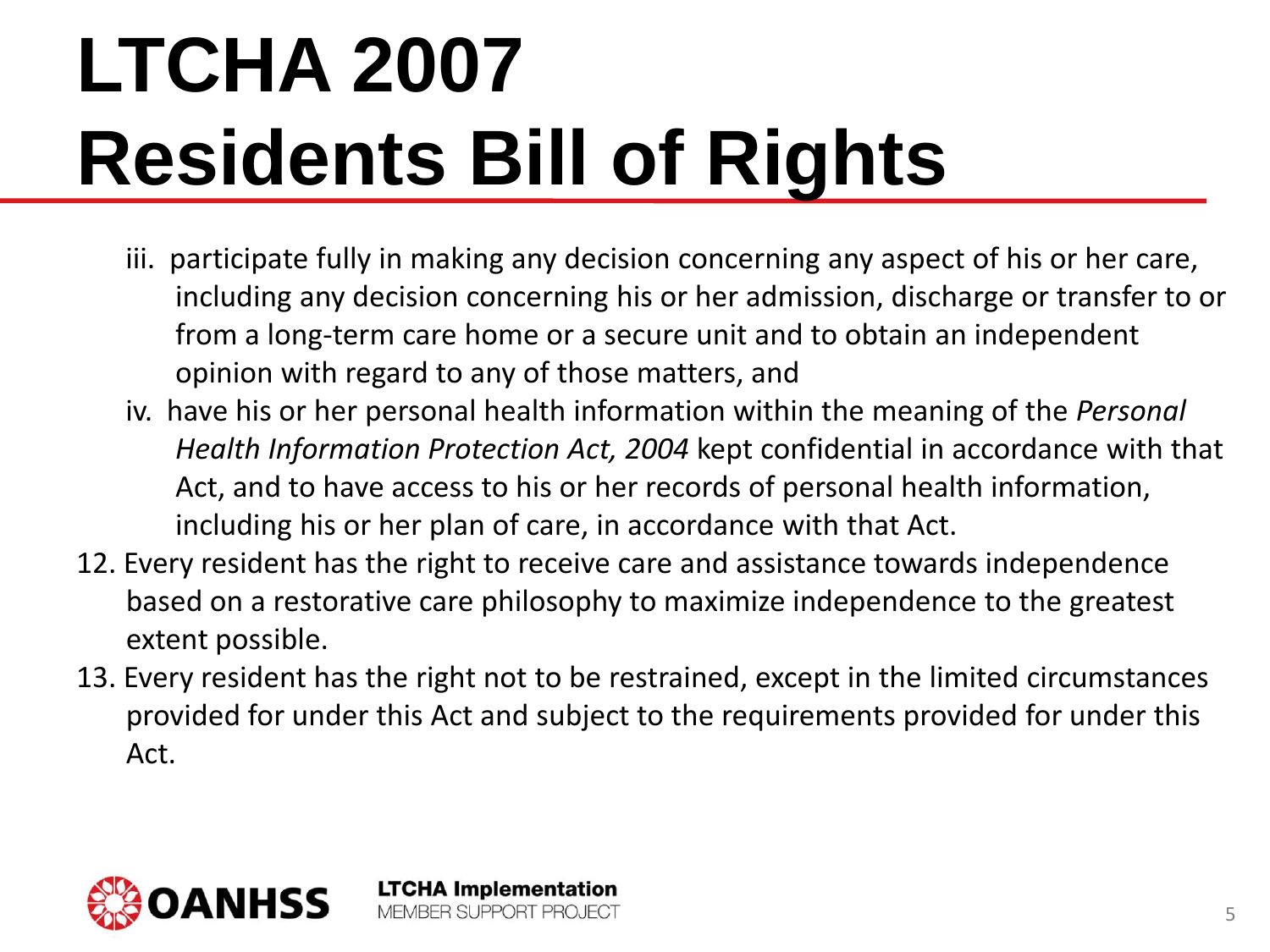- 14. Every resident has the right to communicate in confidence, receive visitors of his or her choice and consult in private with any person without interference.
- 15. Every resident who is dying or who is very ill has the right to have family and friends present 24 hours per day.
- 16. Every resident has the right to designate a person to receive information concerning any transfer or any hospitalization of the resident and to have that person receive that information immediately.
- 17. Every resident has the right to raise concerns or recommend changes in policies and services on behalf of himself or herself or others to the following persons and organizations without interference and without fear of coercion, discrimination or reprisal, whether directed at the resident or anyone else,

i. the Residents' Council,

ii. the Family Council,

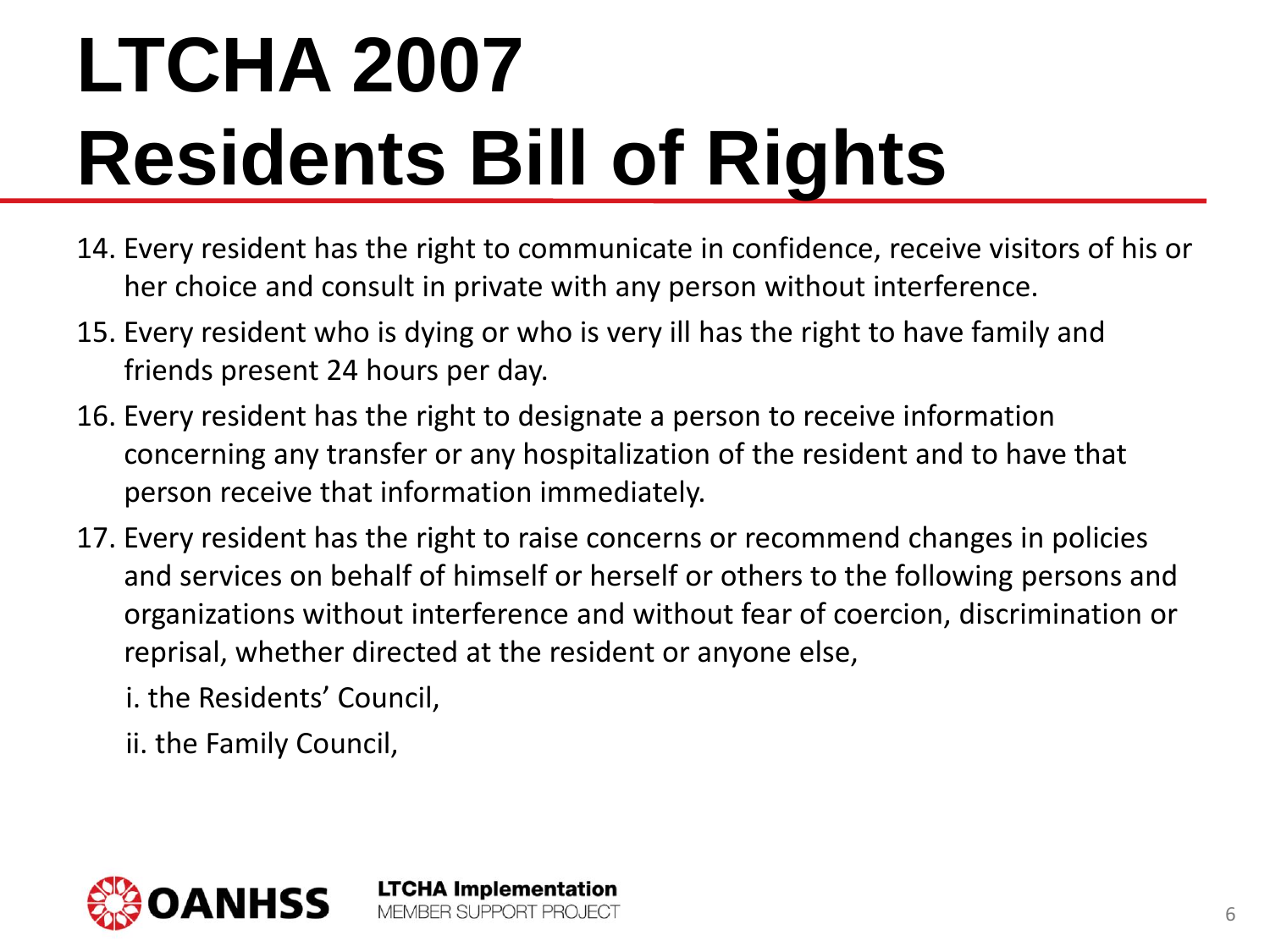iii. the licensee, and, if the licensee is a corporation, the directors and officers of the corporation, and, in the case of a home approved under Part VIII, a member of the committee of management for the home under section 132 or of the board of management for the home under section 125 or 129,

iv. staff members,

v. government officials,

vi. any other person inside or outside the long-term care home.

- 18. Every resident has the right to form friendships and relationships and to participate in the life of the long-term care home.
- 19. Every resident has the right to have his or her lifestyle and choices respected.
- 20. Every resident has the right to participate in the Residents' Council.

**LTCHA Implementation MEMBER SUPPORT PROJECT** 

21. Every resident has the right to meet privately with his or her spouse or another person in a room that assures privacy.

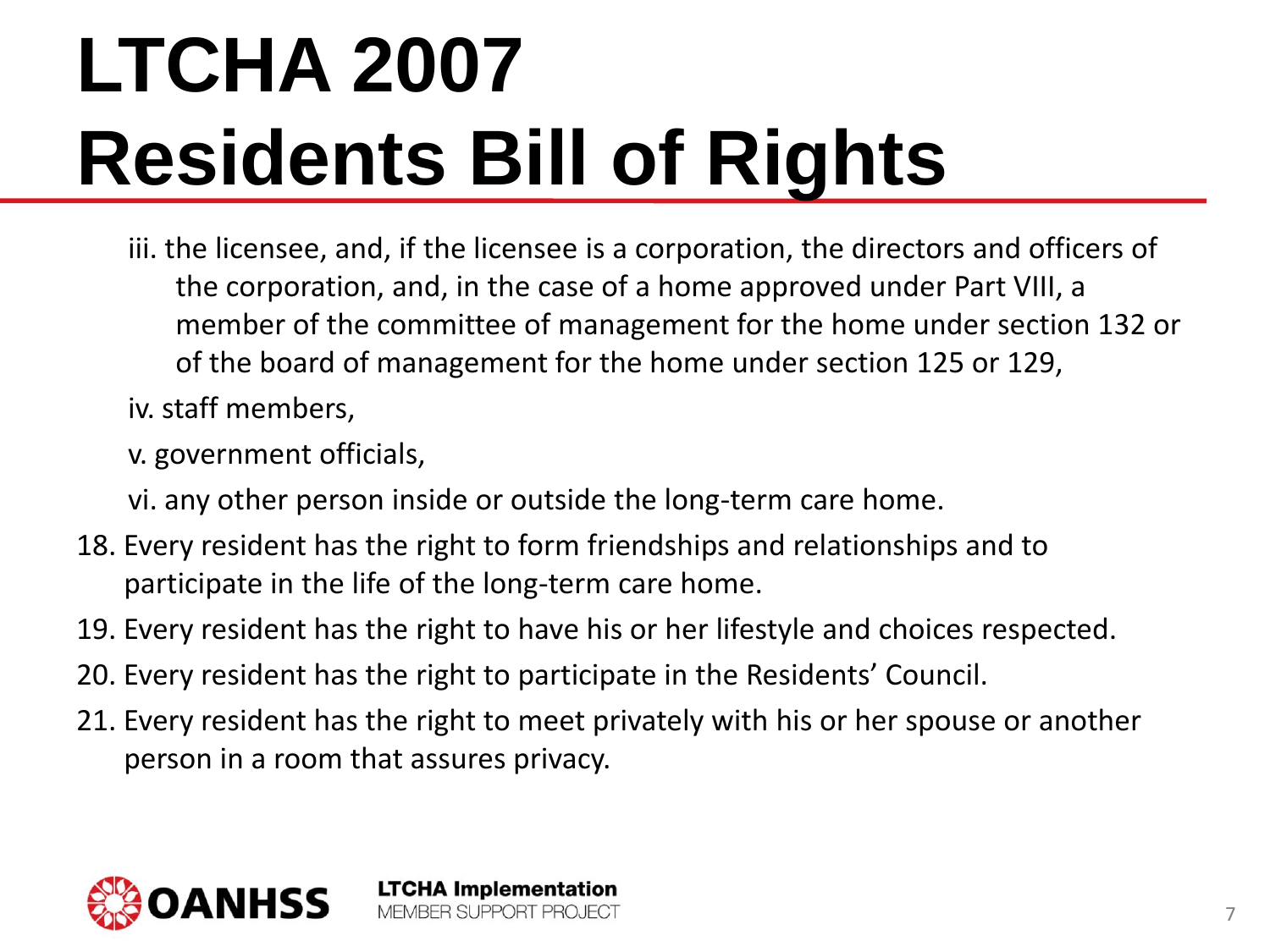- 22. Every resident has the right to share a room with another resident according to their mutual wishes, if appropriate accommodation is available.
- 23. Every resident has the right to pursue social, cultural, religious, spiritual and other interests, to develop his or her potential and to be given reasonable assistance by the licensee to pursue these interests and to develop his or her potential.
- 24. Every resident has the right to be informed in writing of any law, rule or policy affecting services provided to the resident and of the procedures for initiating complaints.
- 25. Every resident has the right to manage his or her own financial affairs unless the resident lacks the legal capacity to do so.
- 26. Every resident has the right to be given access to protected outdoor areas in order to enjoy outdoor activity unless the physical setting makes this impossible.
- 27. Every resident has the right to have any friend, family member, or other person of importance to the resident attend any meeting with the licensee or the staff of the home. 2007, c. 8, s. 3 (1).

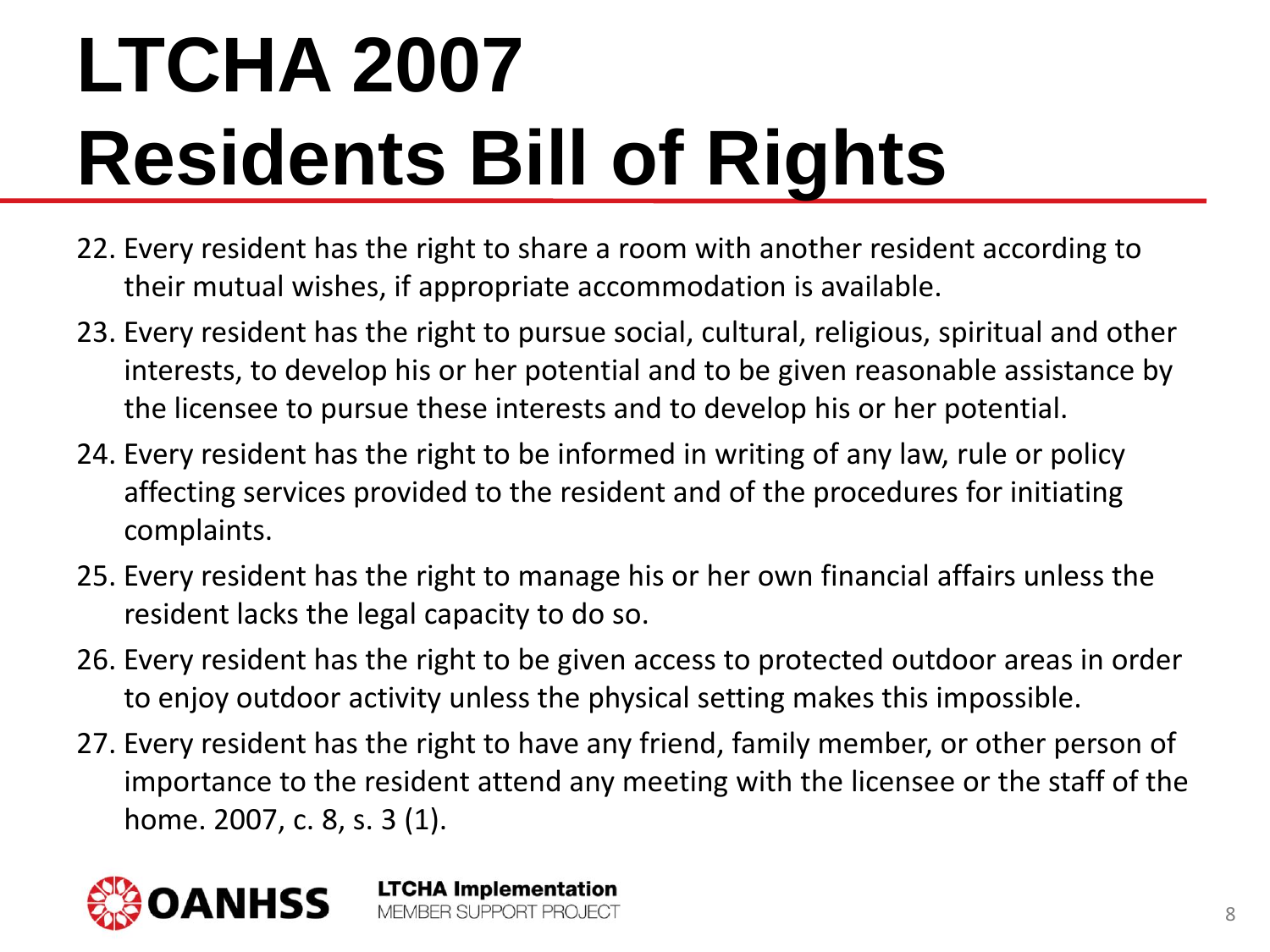# **Long-Term Care Homes Act 2007**

**At the completion of this session, participants will understand:**

- Prevention of Abuse and Neglect
	- Duty to Protect
	- Policy to promote Zero Tolerance
- Reporting (Internal Home and MOHLTC) of Abuse and **Neglect** 
	- Whistle-blower Protection
	- Critical Incident Reporting

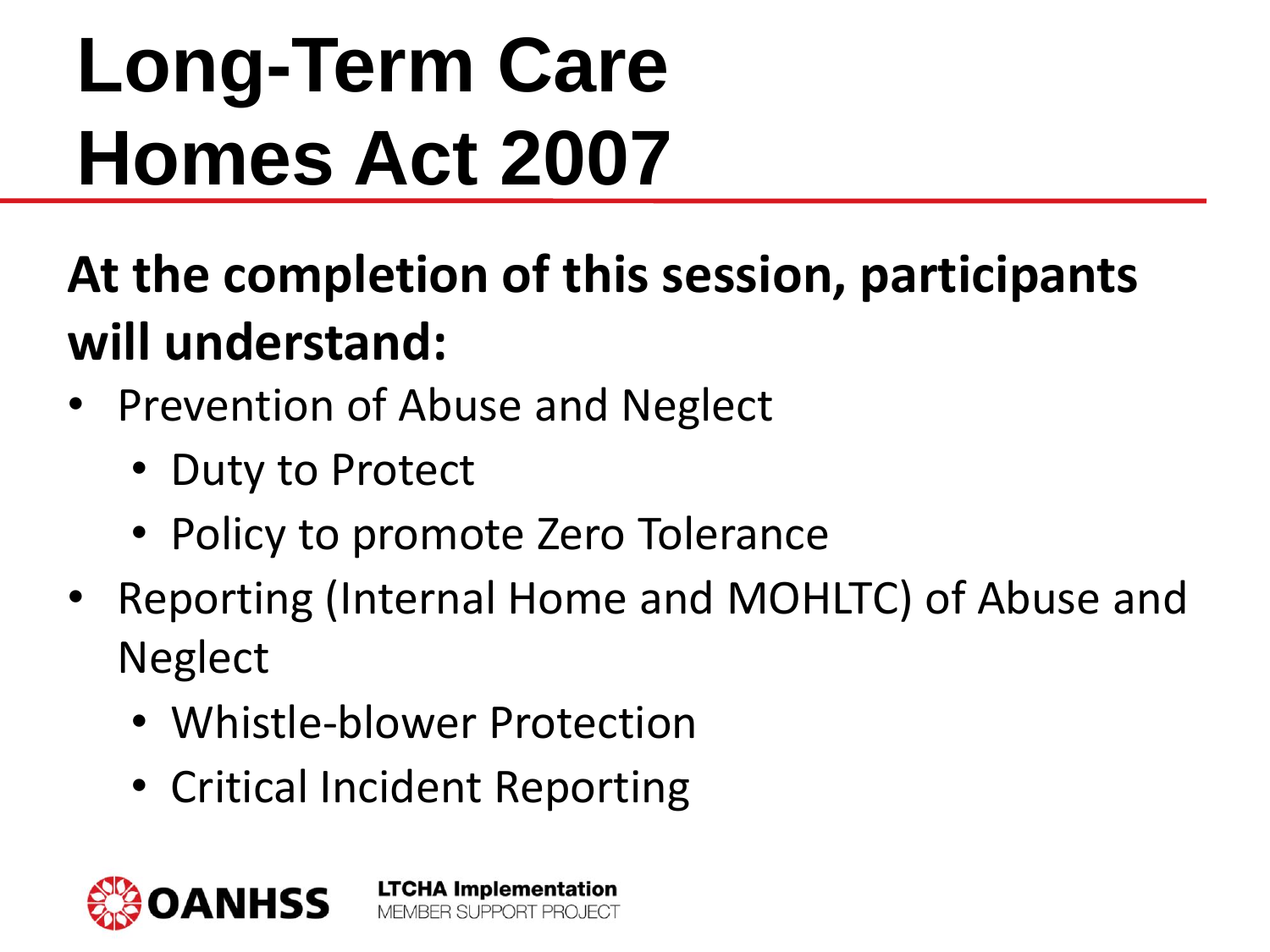### **Prevention of Abuse and Neglect (Duty to Protect Residents)**

- Our Home is committed to providing a safe and supportive environment in which all residents, regardless of their cognitive ability, are treated with dignity and respect.
- It is the responsibility of all staff members and contractors to ensure the safety of the residents entrusted to our care.
- Abuse and Neglect of residents are not tolerated.

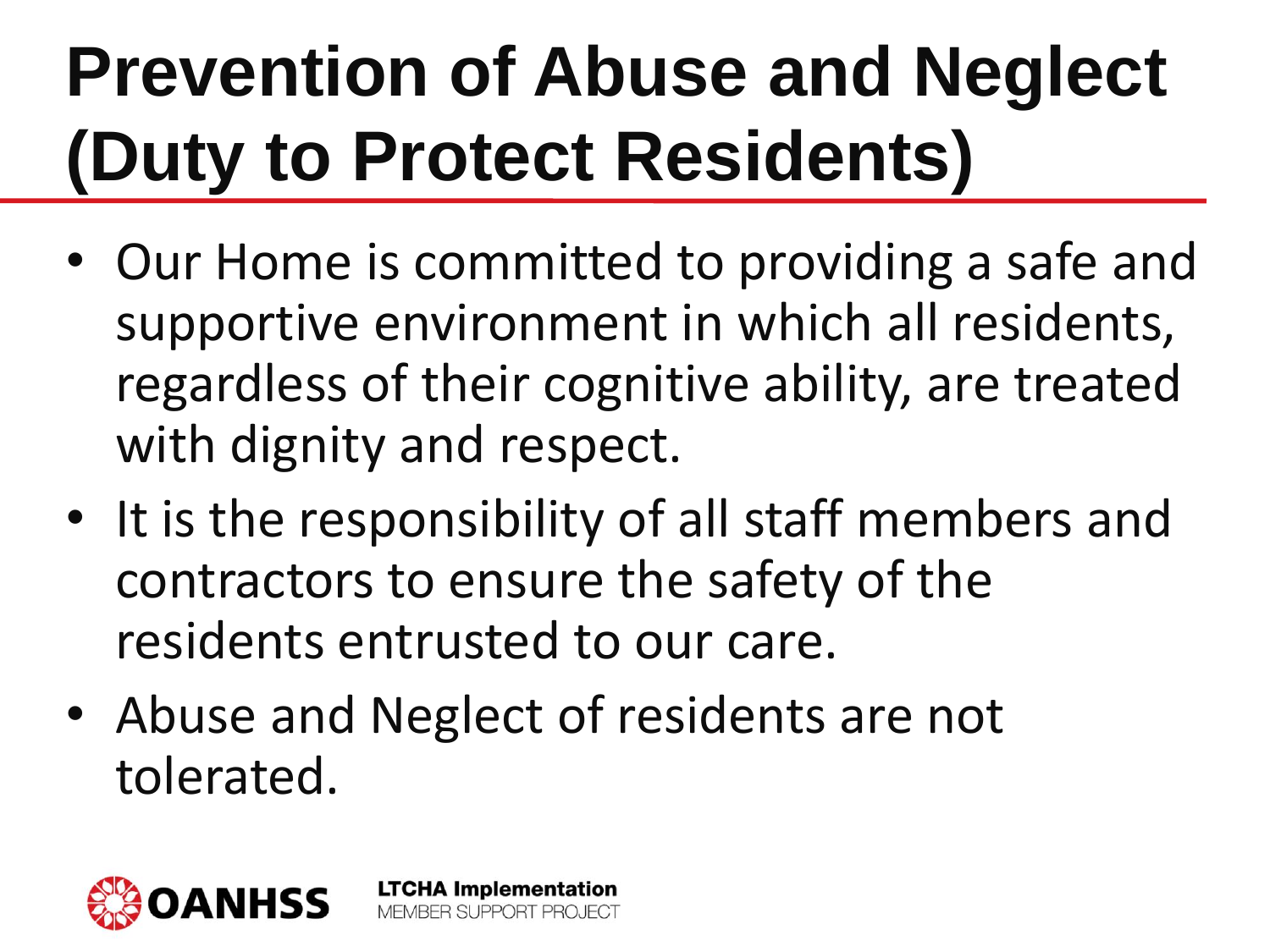### **Promoting Zero Tolerance of Abuse and Neglect of Residents**

#### **Policy Statement**

The home is committed **to a zero tolerance** of abuse or neglect of its residents.

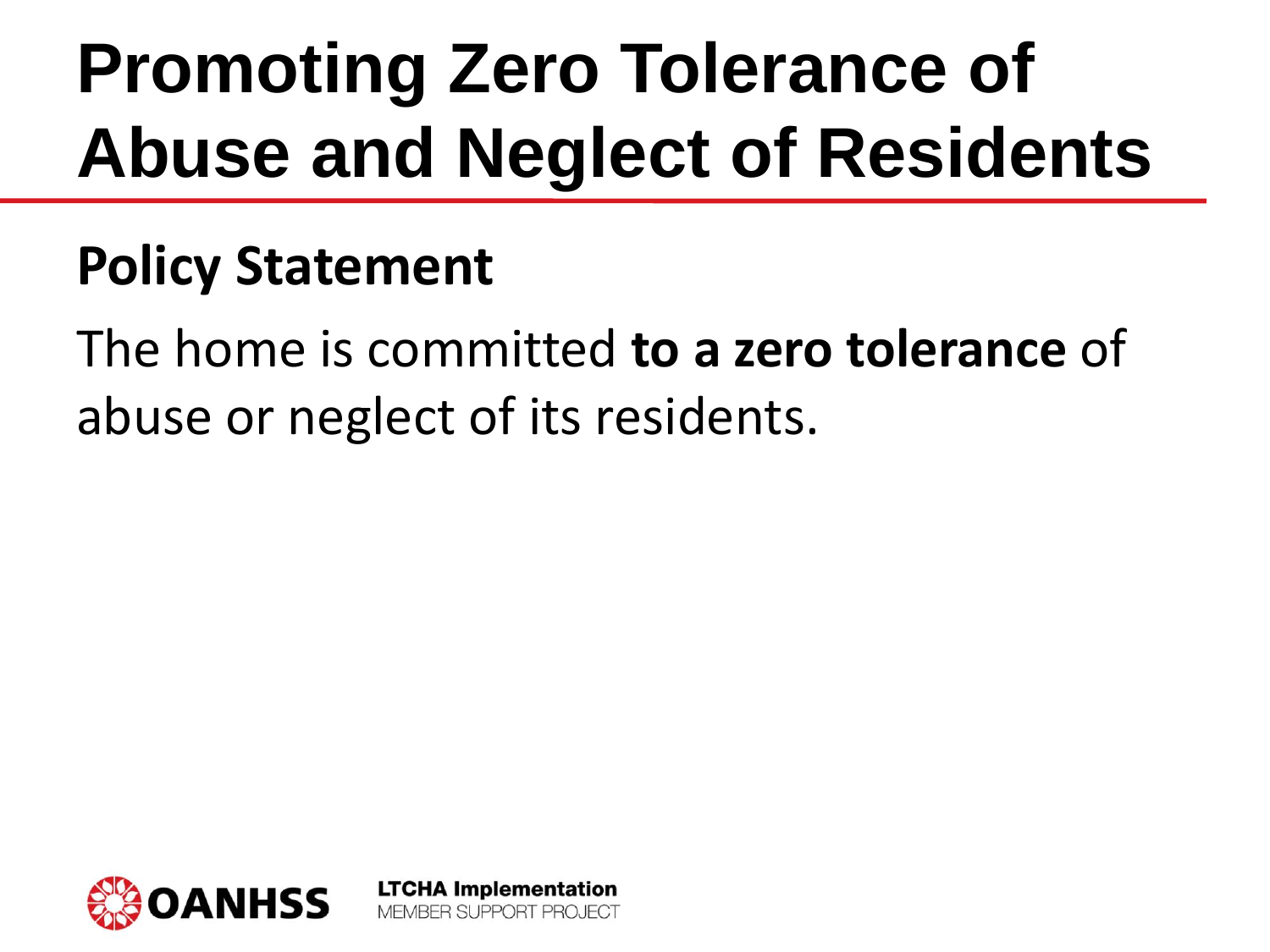### **Promoting Zero Tolerance of Abuse and Neglect of Residents**

**Procedures that support the implementation of the policy of Zero Tolerance of Abuse and Neglect include:**

- education and training on the policy of Zero Tolerance of Abuse and Neglect of residents within a Home
- reporting and notification obligations of a Home
- actions to be taken according to staff roles and responsibilities when there has been an incident or an allegation of abuse or neglect of a resident
- evaluation of the effectiveness of the policy on **Zero Tolerance of Abuse and Neglect**

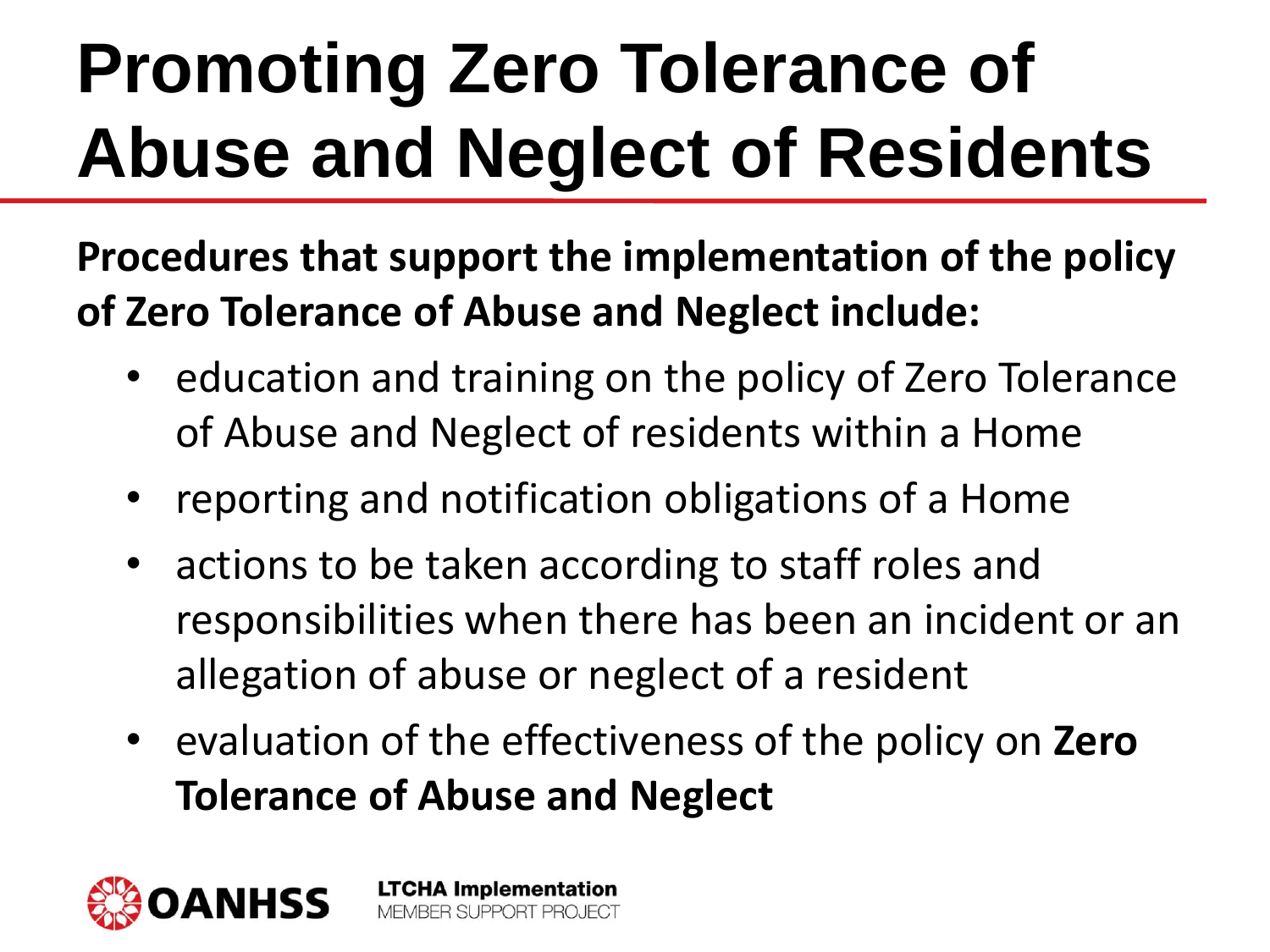#### **Definitions of Abuse and Neglect**

- Defined within LTCHA 2007 and Regulation
- Important for residents, families, staff and board members to know and understand these legal definitions

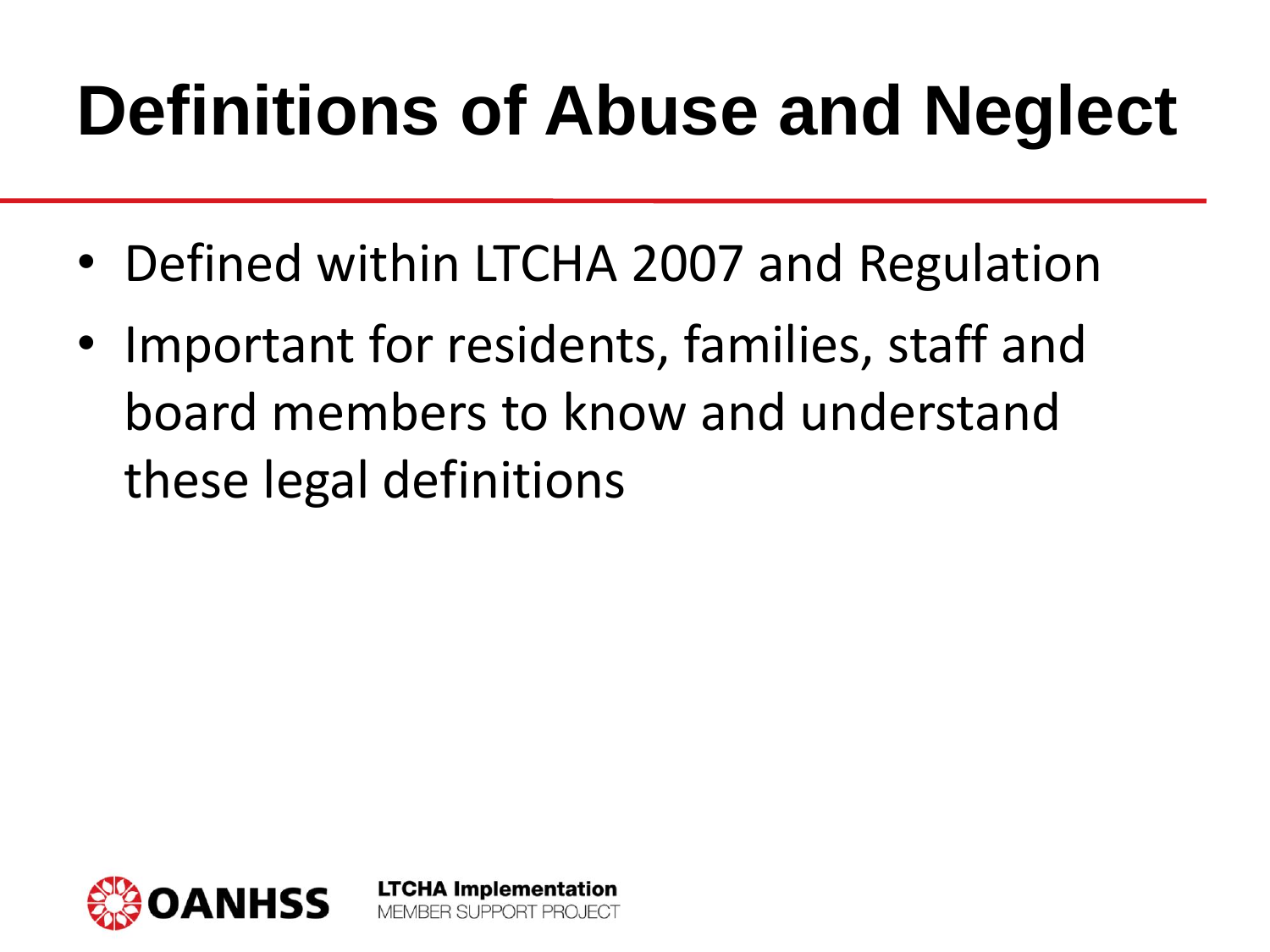#### **"abuse"**

in relation to a resident, means physical, sexual, emotional, verbal or financial abuse, as defined in the regulations in each case For the purposes of the definition of "abuse" in subsection 2(1) of the Act

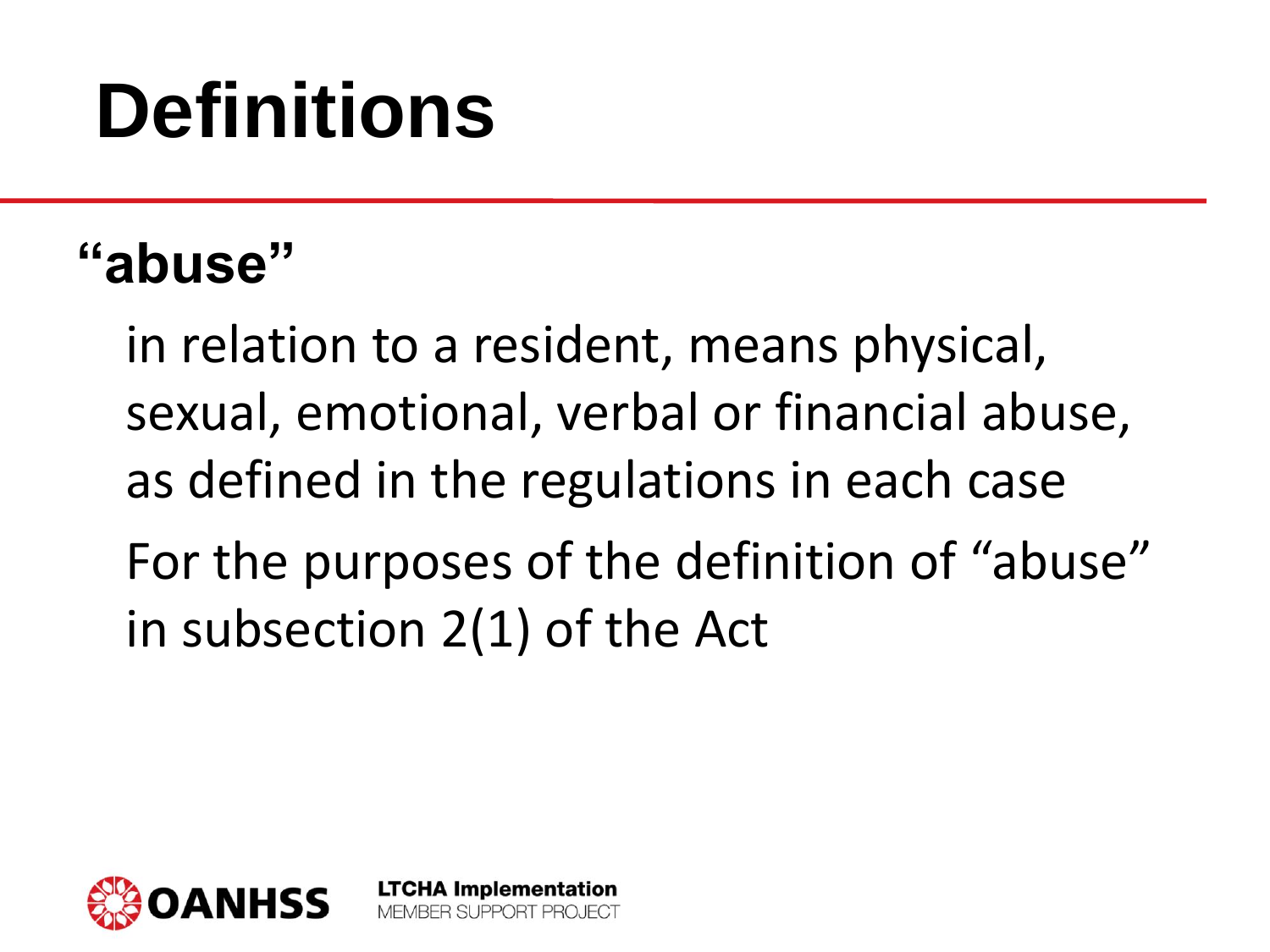#### **"emotional abuse"**

- (a) any threatening, insulting, intimidating or humiliating gestures, actions, behaviour or remarks, including imposed social isolation, shunning, ignoring, lack of acknowledgement or infantilization that are performed by anyone other than a resident, or
- (b) any threatening or intimidating gestures, actions, behaviour or remarks by a resident that causes alarm or fear to another resident where the resident performing the gestures, actions, behaviour or remarks understands and appreciates their consequences.

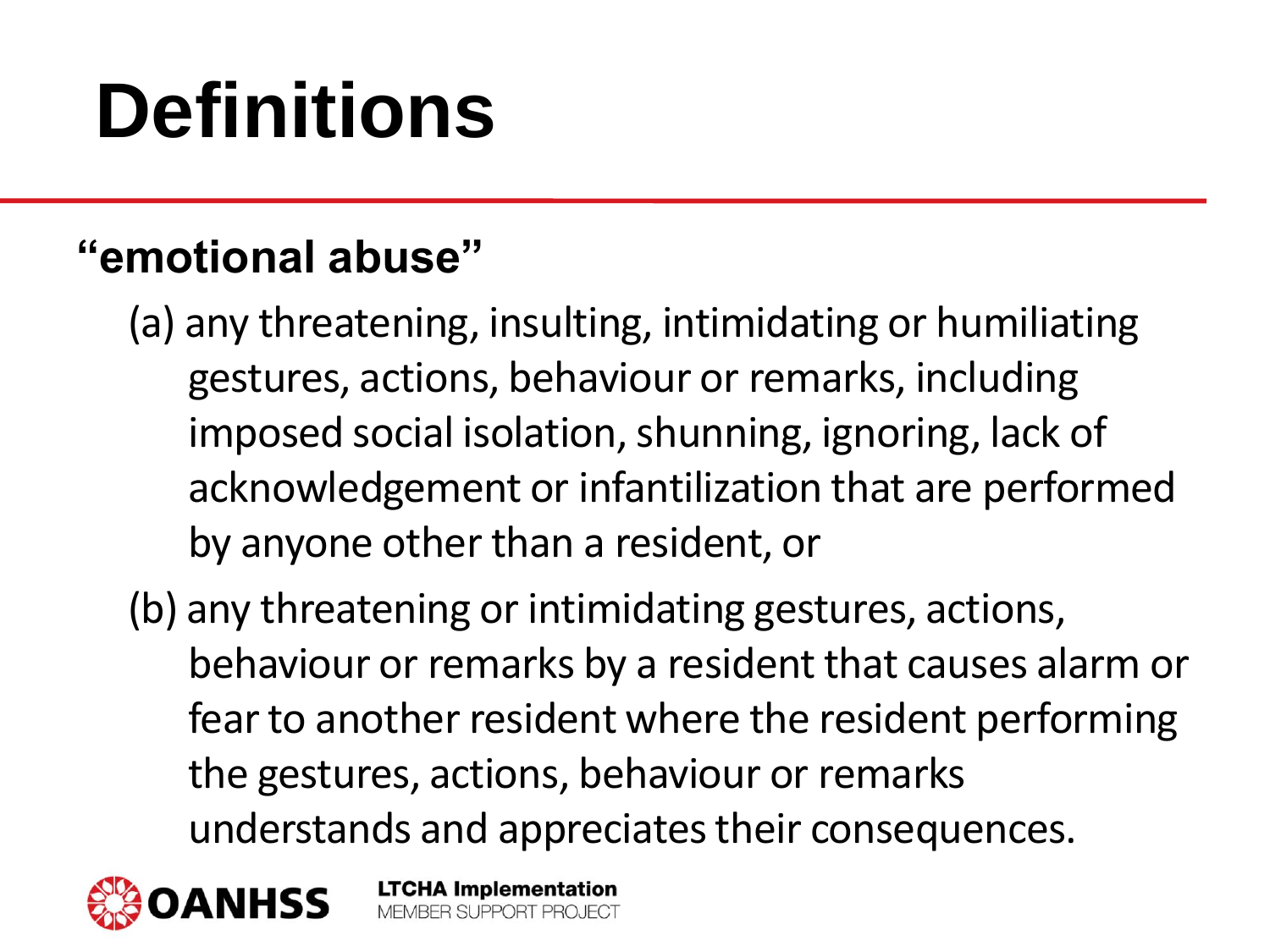#### **"financial abuse"**

any misappropriation or misuse of a resident's money or property

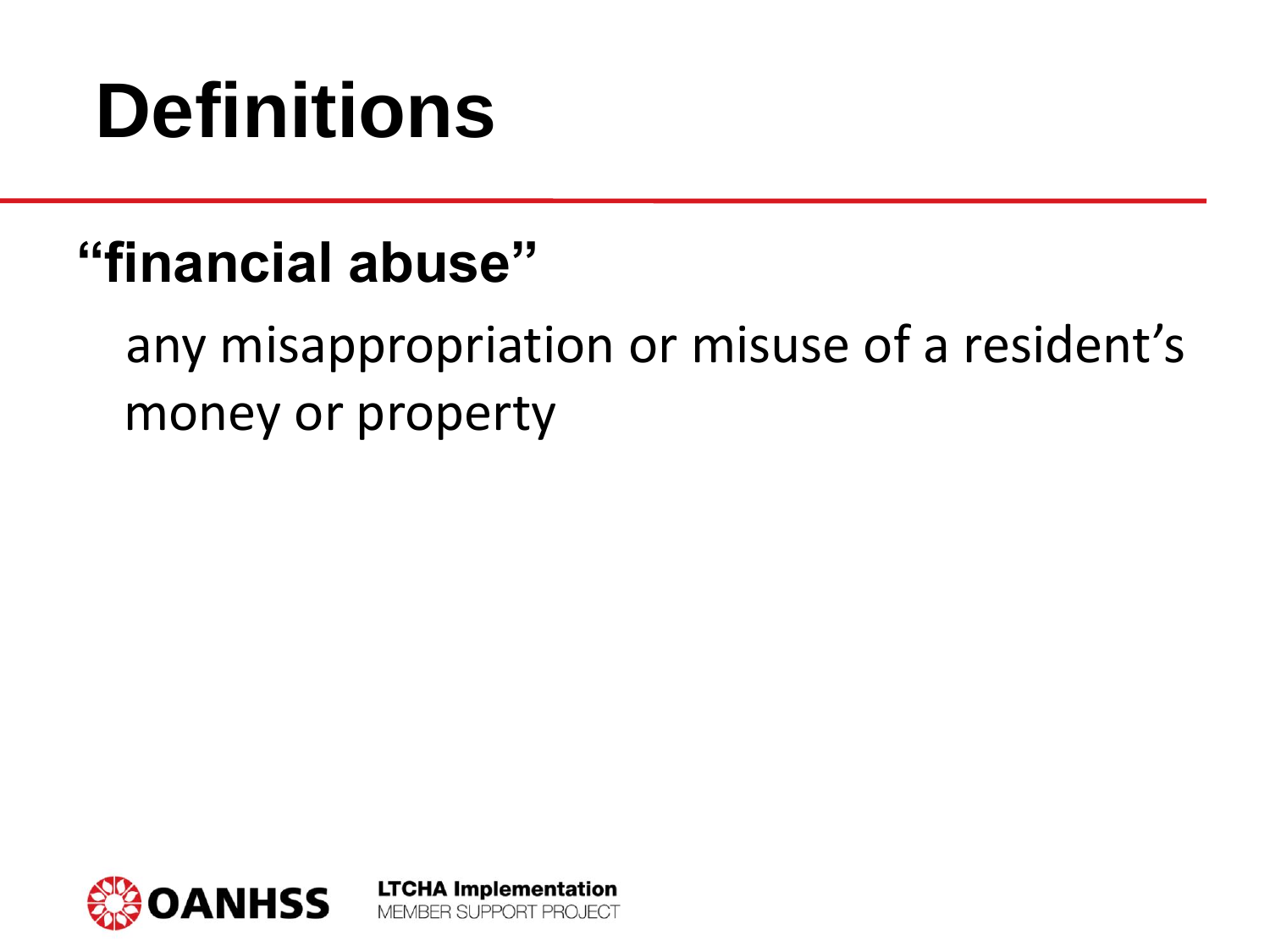- **"physical abuse"** means subject to subsection (2),
	- (a) the use of physical force by anyone other than a resident that causes physical injury or pain
	- (b) administering or withholding a drug for an inappropriate purpose

**LTCHA Implementation** MEMBER SLIPPORT PROJECT

(c) the use of physical force by a resident that causes physical injury to another resident

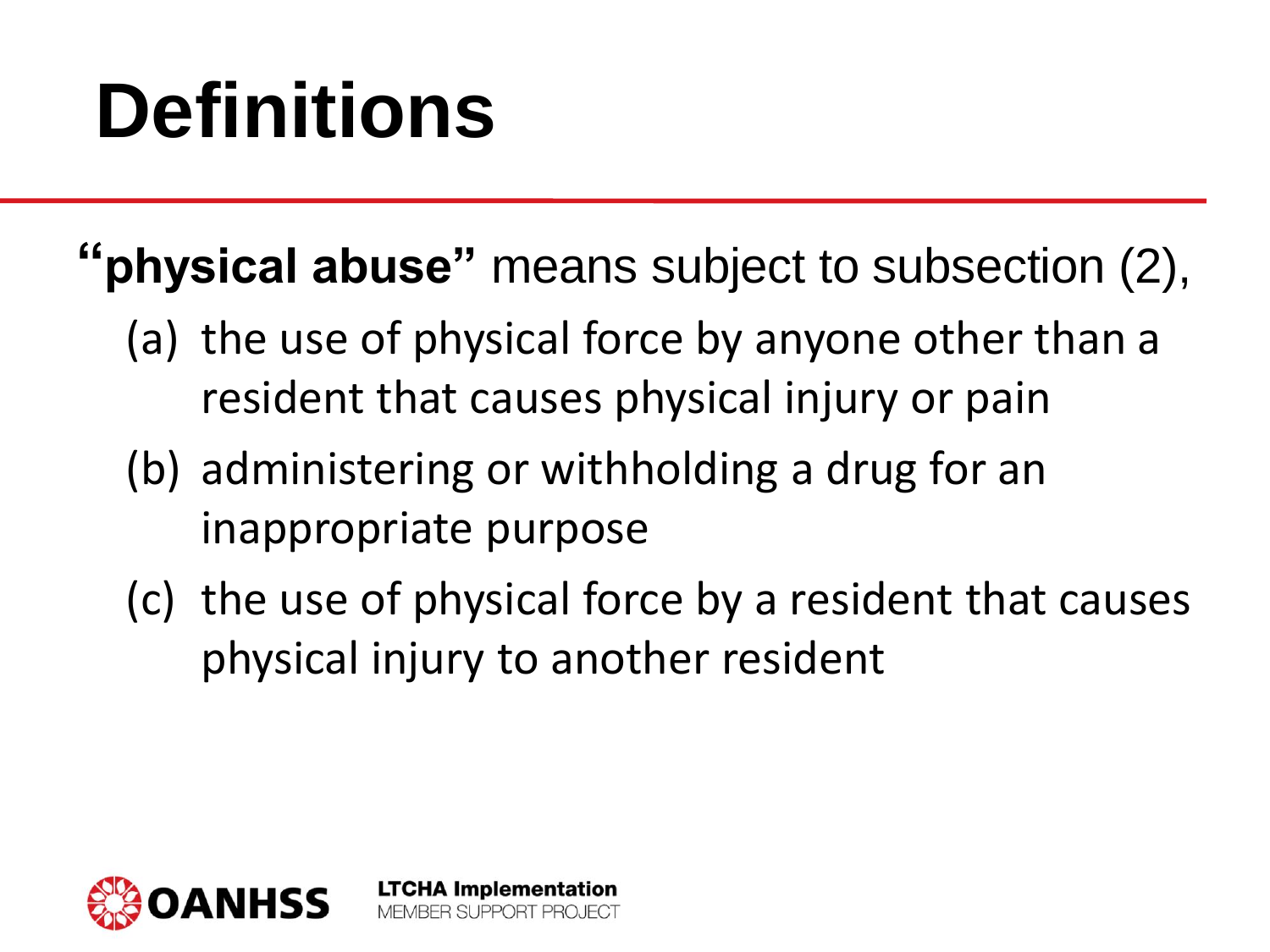#### **"physical abuse"** *does not include:*

**LTCHA Implementation** MEMBER SUPPORT PROJECT

the use of force that is appropriate to the provision of care or assisting a resident with activities of daily living, unless the force used is excessive in the circumstances (O. Reg. 79/10,s.2(2).

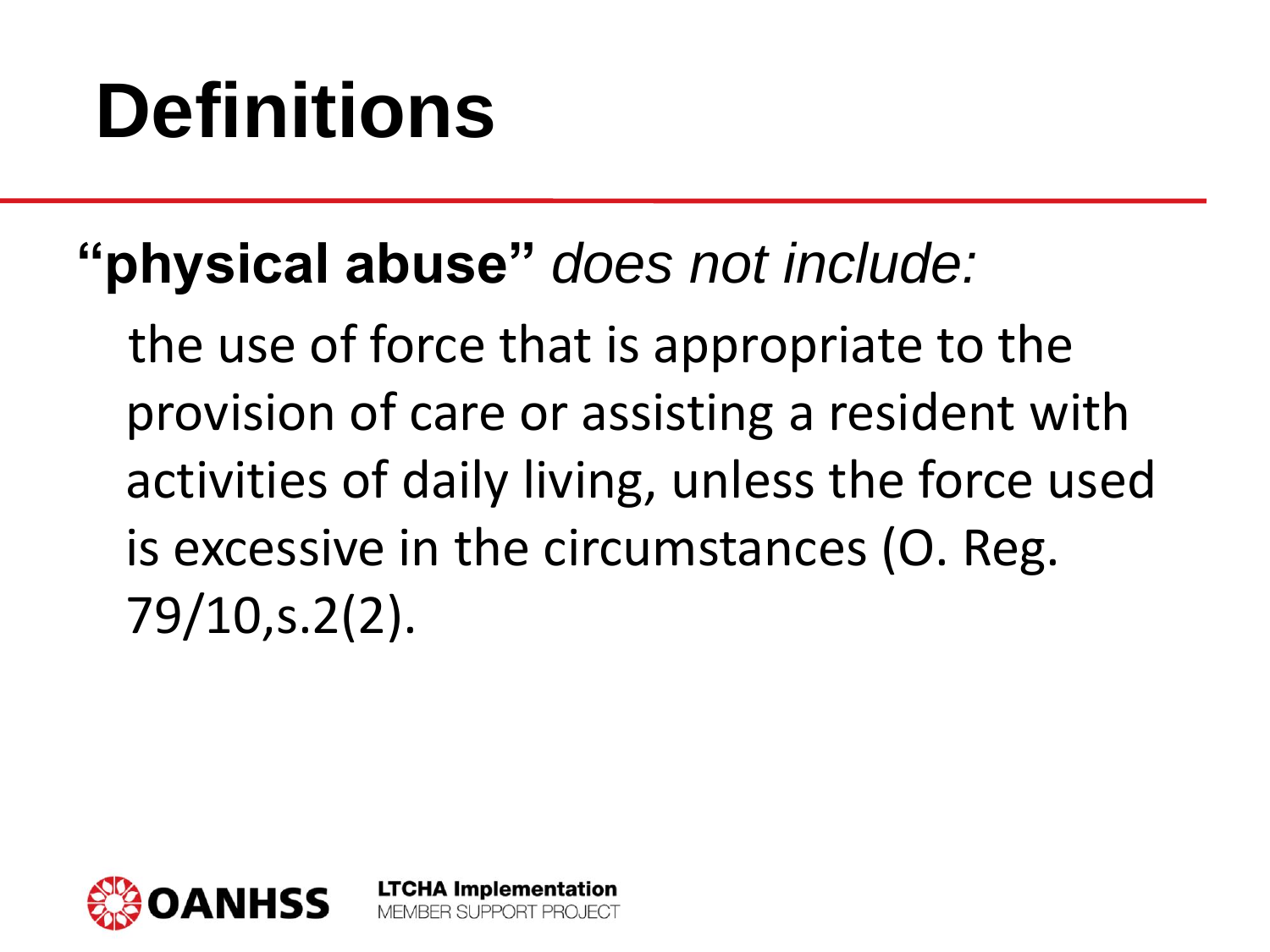#### **"sexual abuse"**

(a) any consensual or non-consensual touching, behaviour or remarks of a sexual nature or sexual exploitation that is directed towards a resident by a licensee or staff member, or (b) any non-consensual touching, behaviour or remarks of a sexual nature or sexual exploitation directed towards a resident by a person other than a licensee or staff member

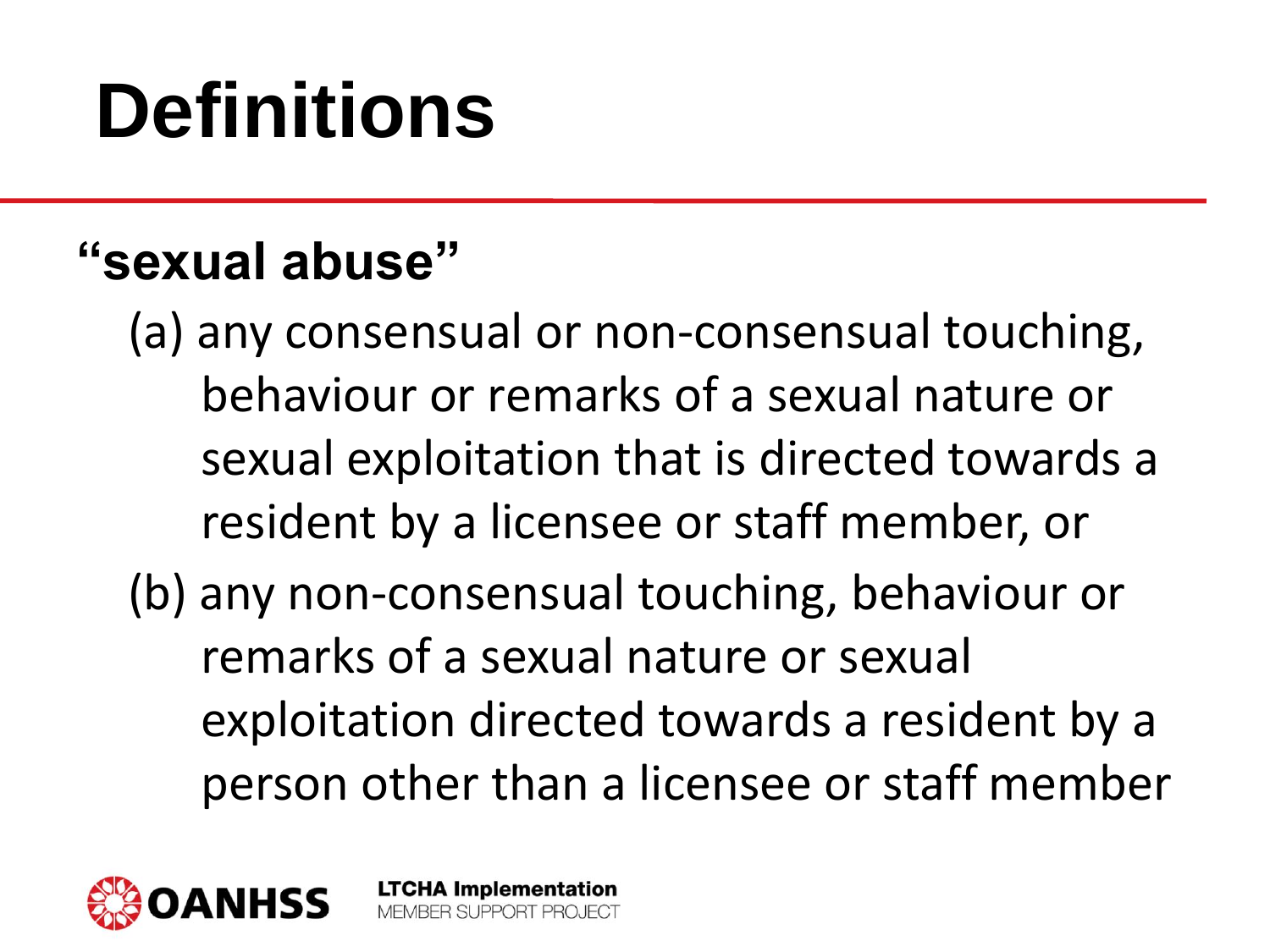#### **"sexual abuse"** *does not include:*

- (a) touching, behaviour or remarks of a clinical nature that are appropriate to the provision of care or assisting a resident with activities of daily living; or
- (b) consensual touching, behaviour or remarks of a sexual nature between a resident and a licensee or staff member that is in the course of a sexual relationship that began before the resident was admitted to the long-term care home or before the licensee or staff member became a licensee or staff member (*O.Reg. 79/10 s.2(3))*

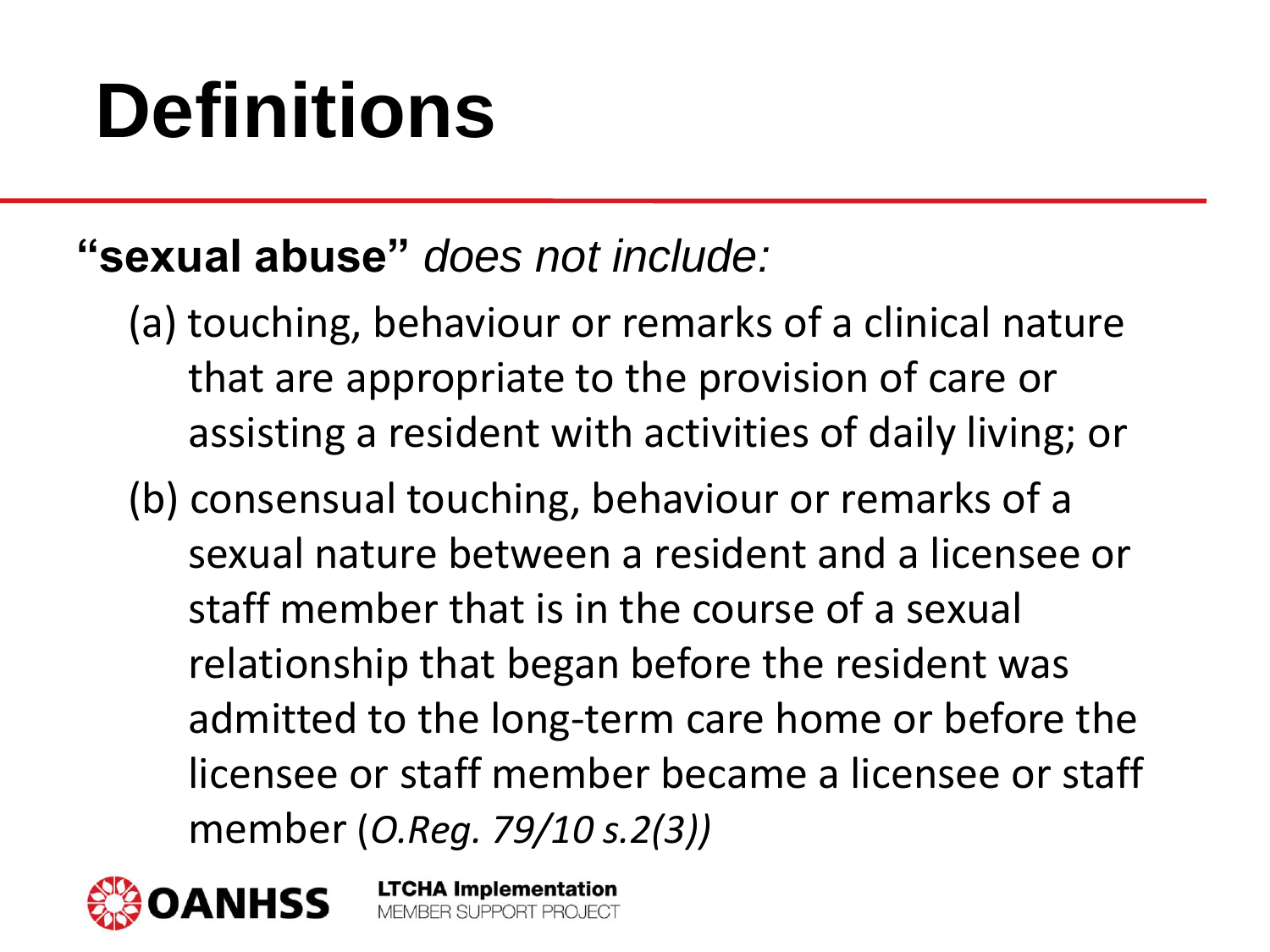#### **"verbal abuse"**

- (a) any form of verbal communication of a threatening or intimidating nature or any form of verbal communication of a belittling or degrading nature which diminishes a resident's sense of well-being, dignity or self-worth, that is made by anyone other than a resident, or
- (b) any form of verbal communication of a threatening or intimidating nature made by a resident that leads another resident to fear for his or her safety where the resident making the communication understands and appreciates its consequences (*O.Reg. 79/10 s.2(1))*

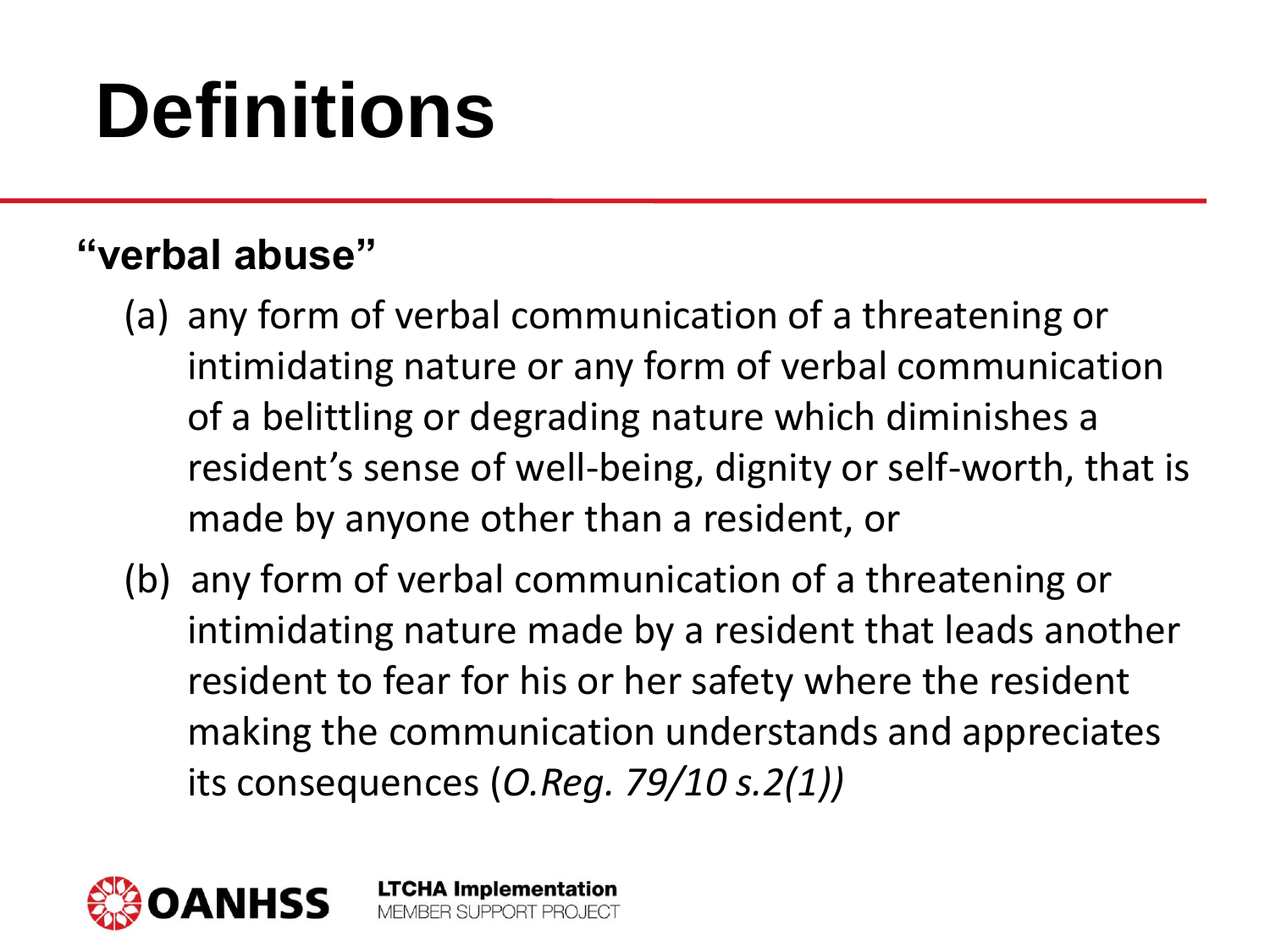#### **"Neglect"**

the failure to provide a resident with the treatment, care, services or assistance required for health, safety or well-being, and includes inaction or a pattern of inaction that jeopardizes the health, safety or well-being of one or more residents *(O.Reg. 79/10 s.5)*

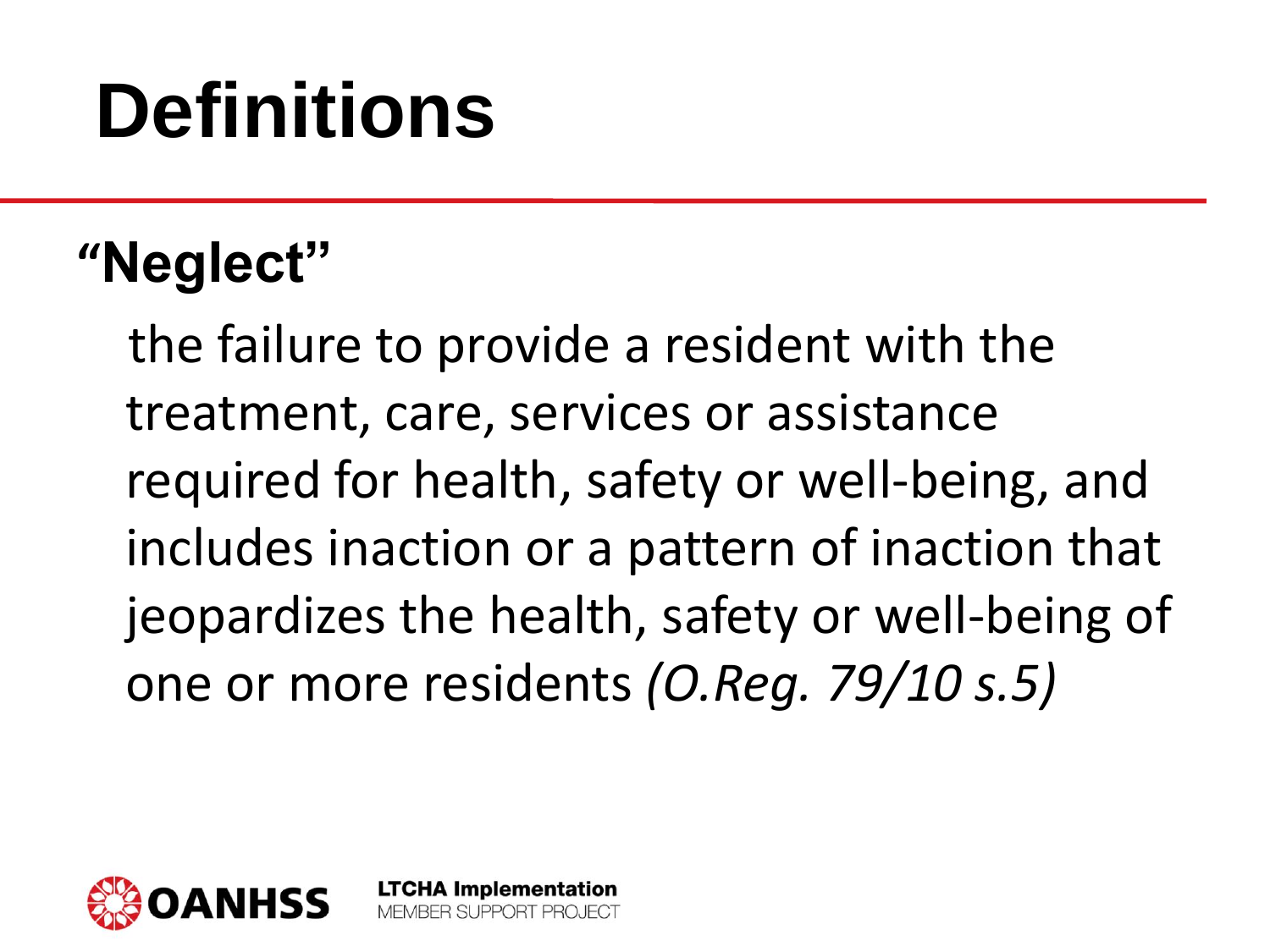#### **Staff Review: Abuse and Neglect Prevention and Reporting**

[*Each Home to shape the review they carry out with staff based on policies, audience for training, etc.]*

- Review of case examples of situations that would meet the definitions of Abuse or Neglect
- Quiz of staff (definitions, policy on Zero Tolerance of Abuse and Neglect, policy on Minimizing Restraining, etc)
- Role play of staff (e.g. person receiving the report of abuse, person reporting the investigation of abuse to MOHLTC, etc)
- Ontario Network for the Prevention of Elder Abuse (ONPEA) staff training tools

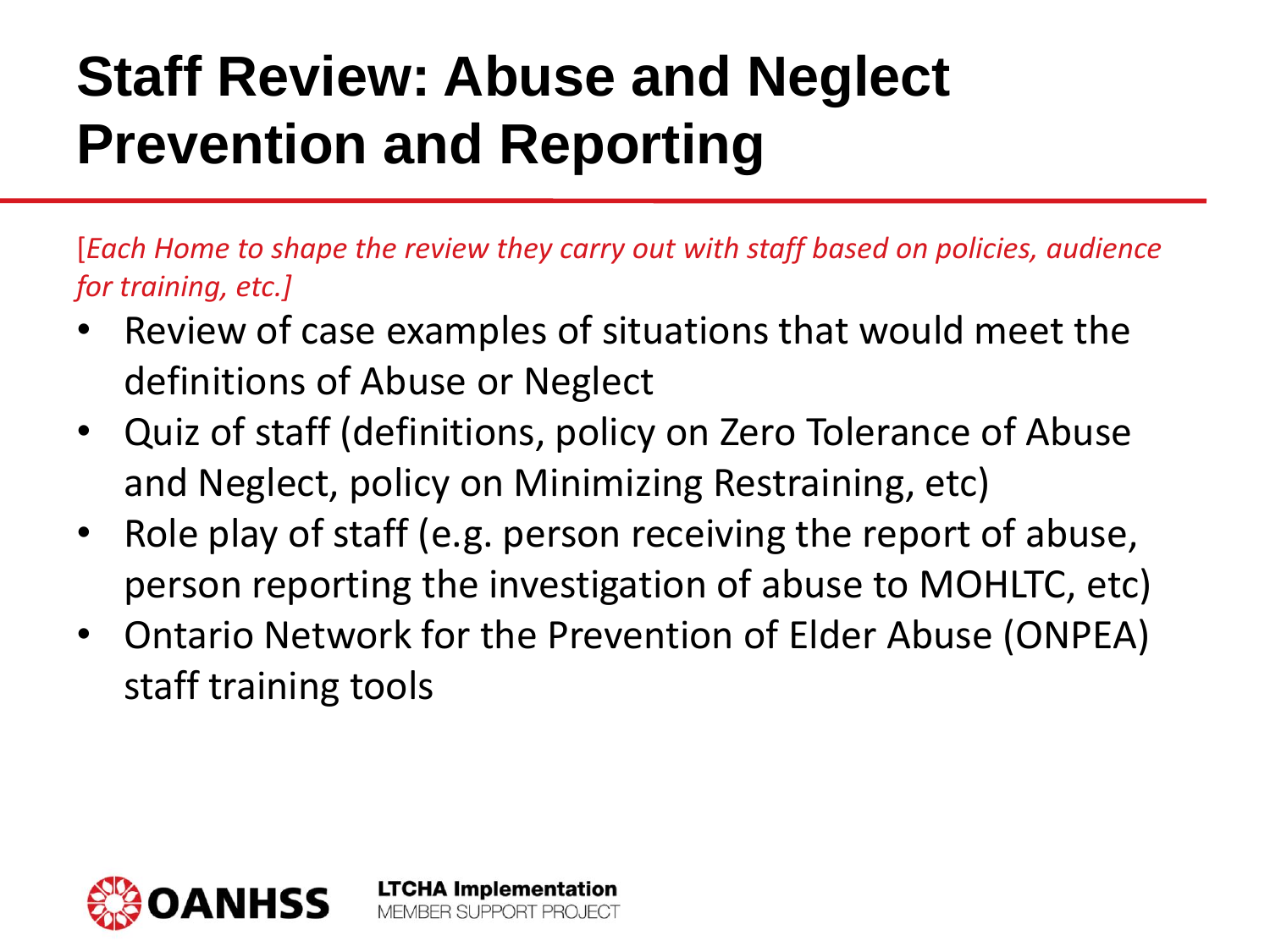# **Abuse and Neglect Reporting and Investigation**

**In accordance with the home's policies and procedures, the staff and/or a board member must report to the MOHLTC Director all alleged, suspected or witnessed incidents of:**

Abuse of a resident by anyone, and

**LTCHA Implementation** BER SLIPPORT PROJECT

• Neglect of a resident by a staff member of the Home

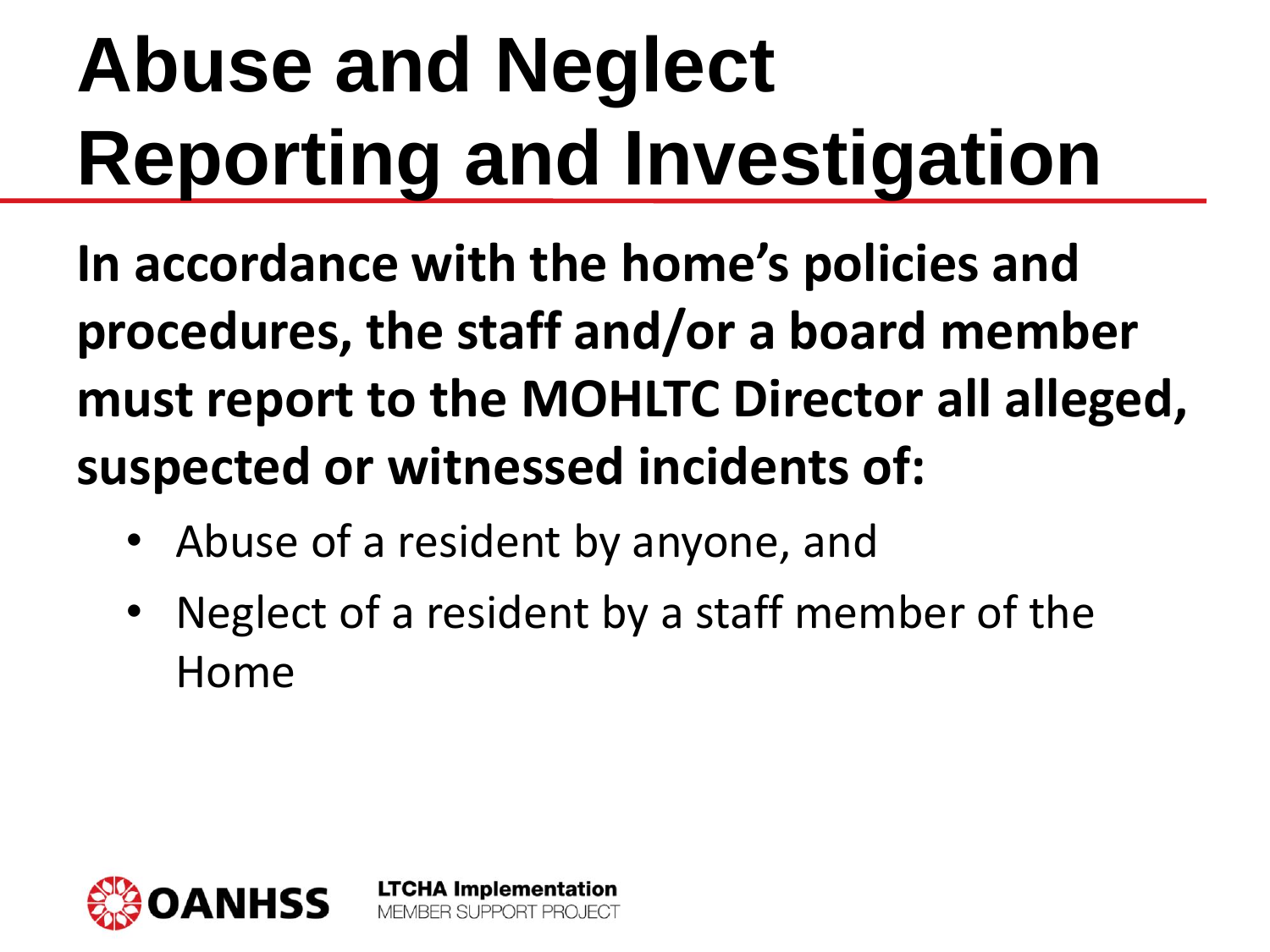# **Abuse and Neglect Reporting and Investigation**

**There are two types of Procedures for Reporting suspected or witnessed abuse or neglect of a resident:**

- 1) Within the Home *(enter home specific procedure)*
- 2) To the MOHLTC mandatory reporting *(enter appendix D Table 1 of policy document)*
	- Incidents of abuse or neglect

**LTCHA Implementation** MEMBER SUPPORT PROJECT

• Critical incidents

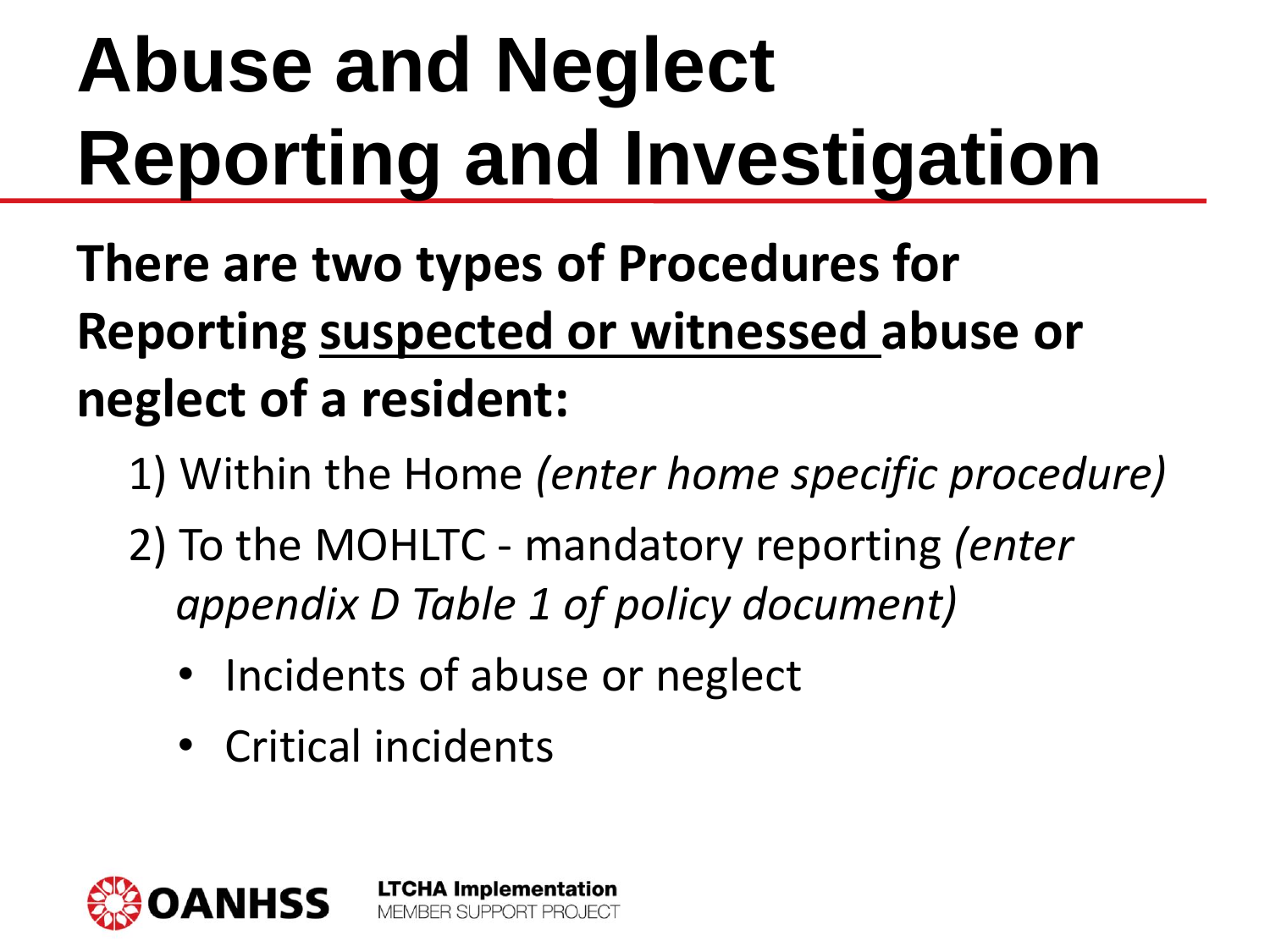# **Abuse and Neglect Mandatory Reporting**

- The decision about whether a MOHLTC report is required, will depend upon whether the circumstances of the alleged abuse or neglect meet the definitions outlined earlier.
- It is an offence under the LTCHA 2007 to discourage or suppress a mandatory report.

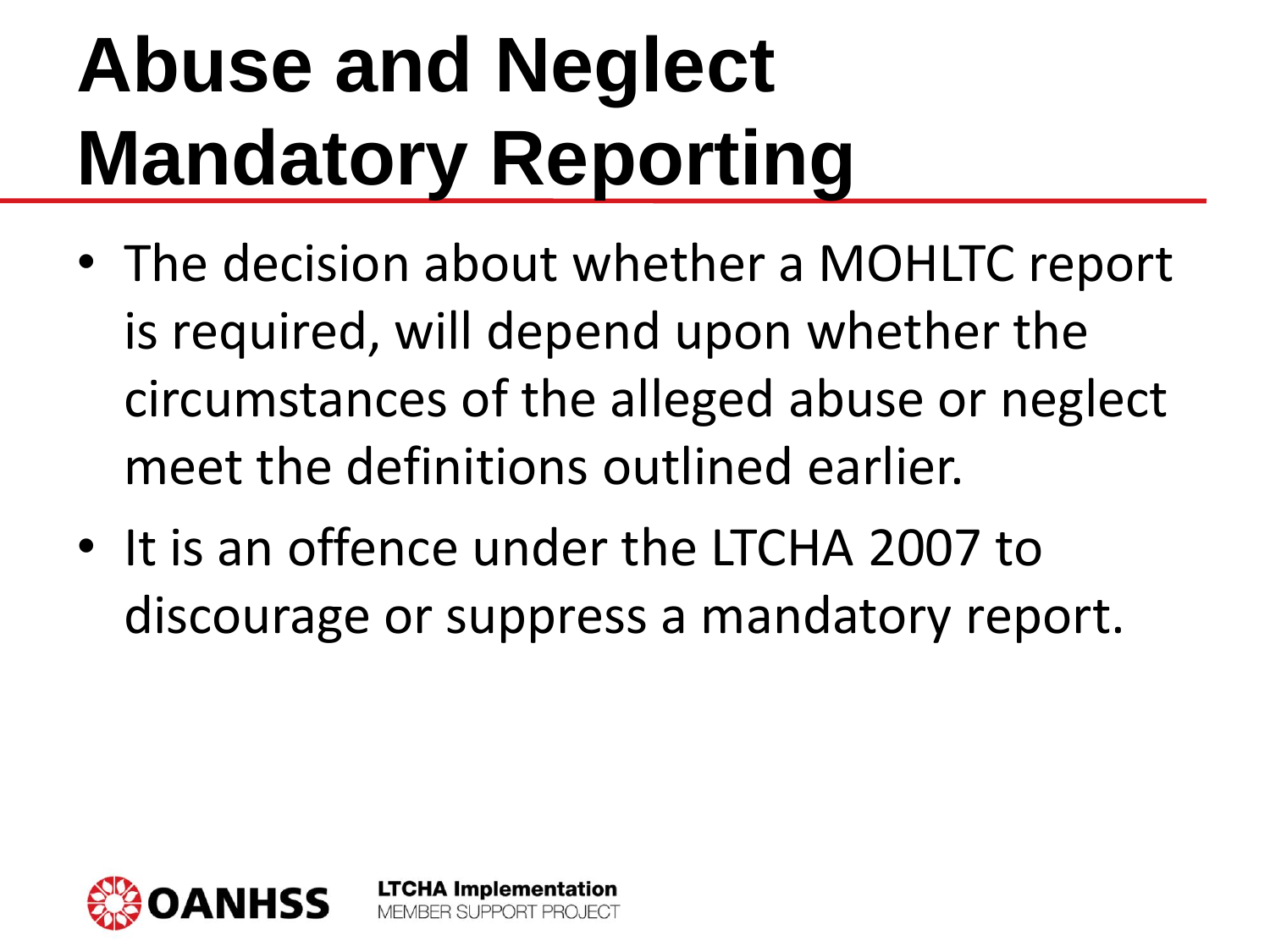## **Abuse and Neglect Notifications**

- If a resident is harmed, the Substitute Decision Maker (SDM), if any, or other person specified by the resident, must be notified immediately.
- And, the SDM must be notified within 12 hours of the Home becoming aware of any incident of abuse/neglect (alleged, suspected, witnessed, unwitnessed).

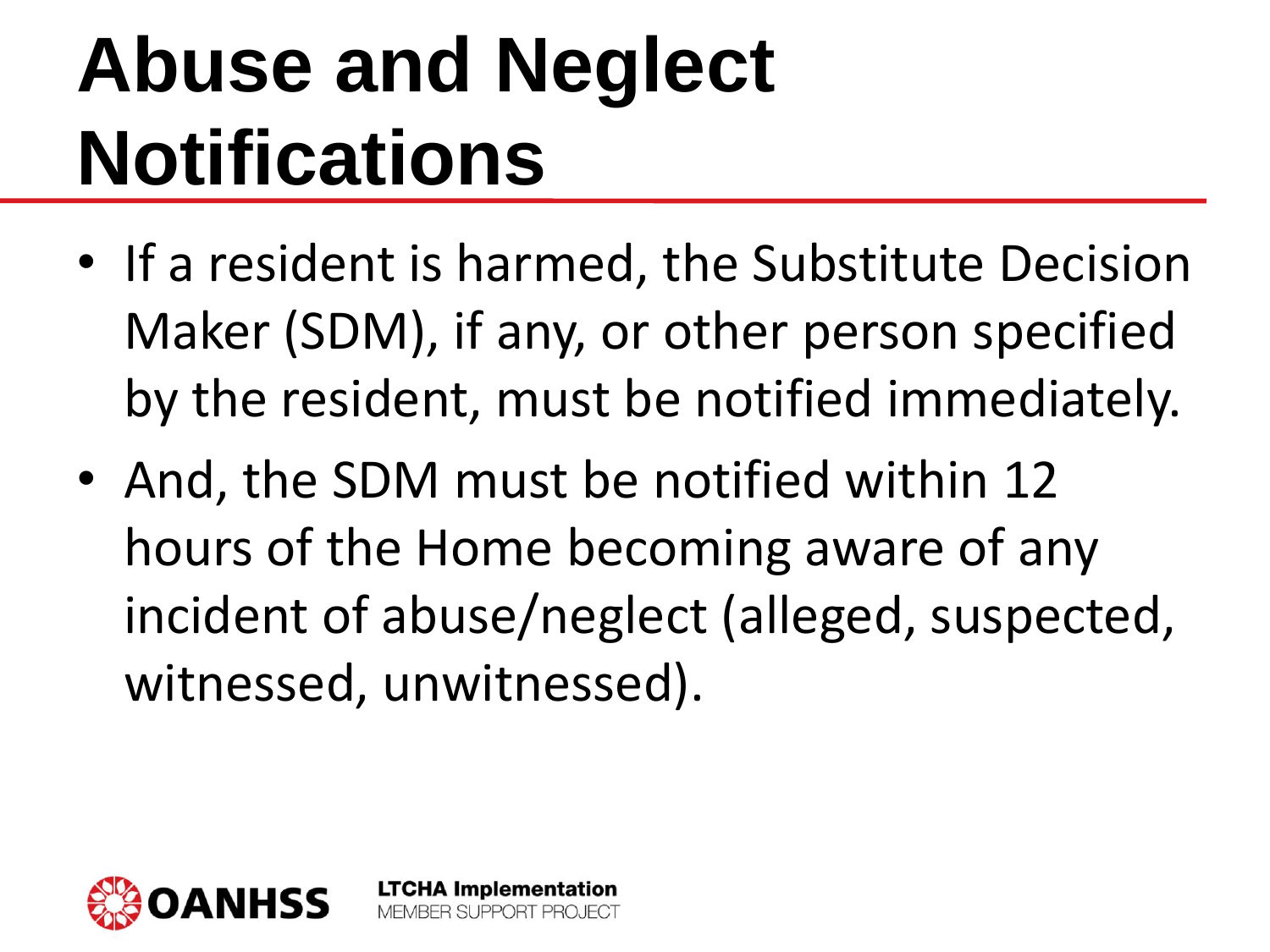## **Abuse and Neglect Notifications**

- Police the police must be notified if an alleged, suspected or witnessed incident of abuse or neglect of a resident may constitute a criminal offence.
- Ministry of Labour if a staff member has been physically injured (and/or hospitalized) as a result of the incident.

*Source: MOHLTC Clarification of Mandatory and Critical Incident Reporting Requirements – August 4, 2010*

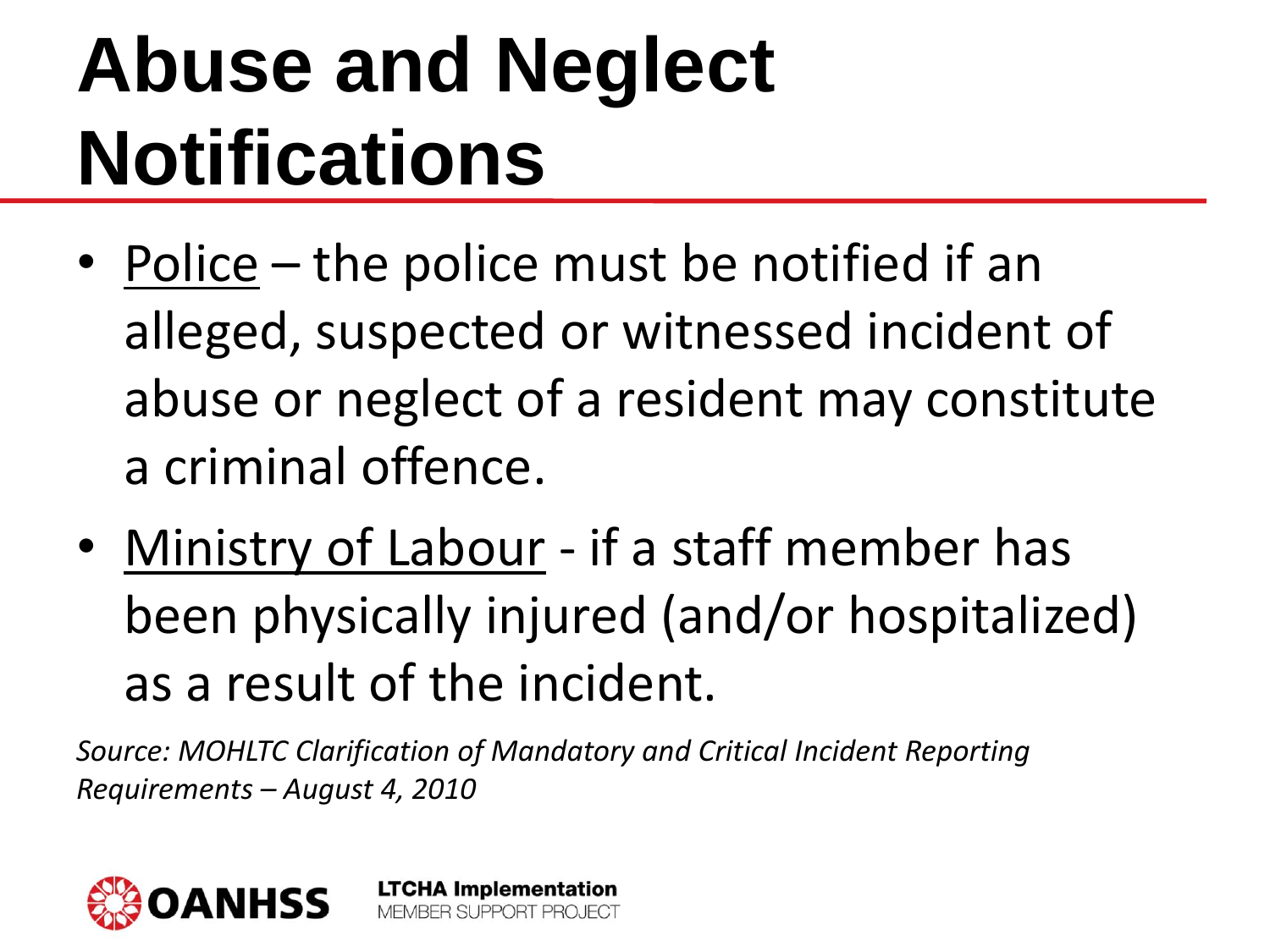### **Mandatory Reporting to MOHLTC**

#### **It is also mandatory to report to the MOHLTC Director the following:**

- 1. Improper or incompetent treatment or care of a resident that resulted in harm or a risk of harm to the resident.
- 2. Abuse of a resident by anyone or neglect of a resident by the licensee or staff that resulted in harm or a risk of harm to the resident.
- 3. Unlawful conduct that resulted in harm or a risk of harm to a resident.
- 4. Misuse or misappropriation of a resident's money.

**LTCHA Implementation** 

MEMBER SLIPPORT PROJECT

5. Misuse or misappropriation of funding provided to a licensee under this Act or the *Local Health System Integration Act, 2006*. 2007, c. 8, ss. 24 (1), 195 (2).

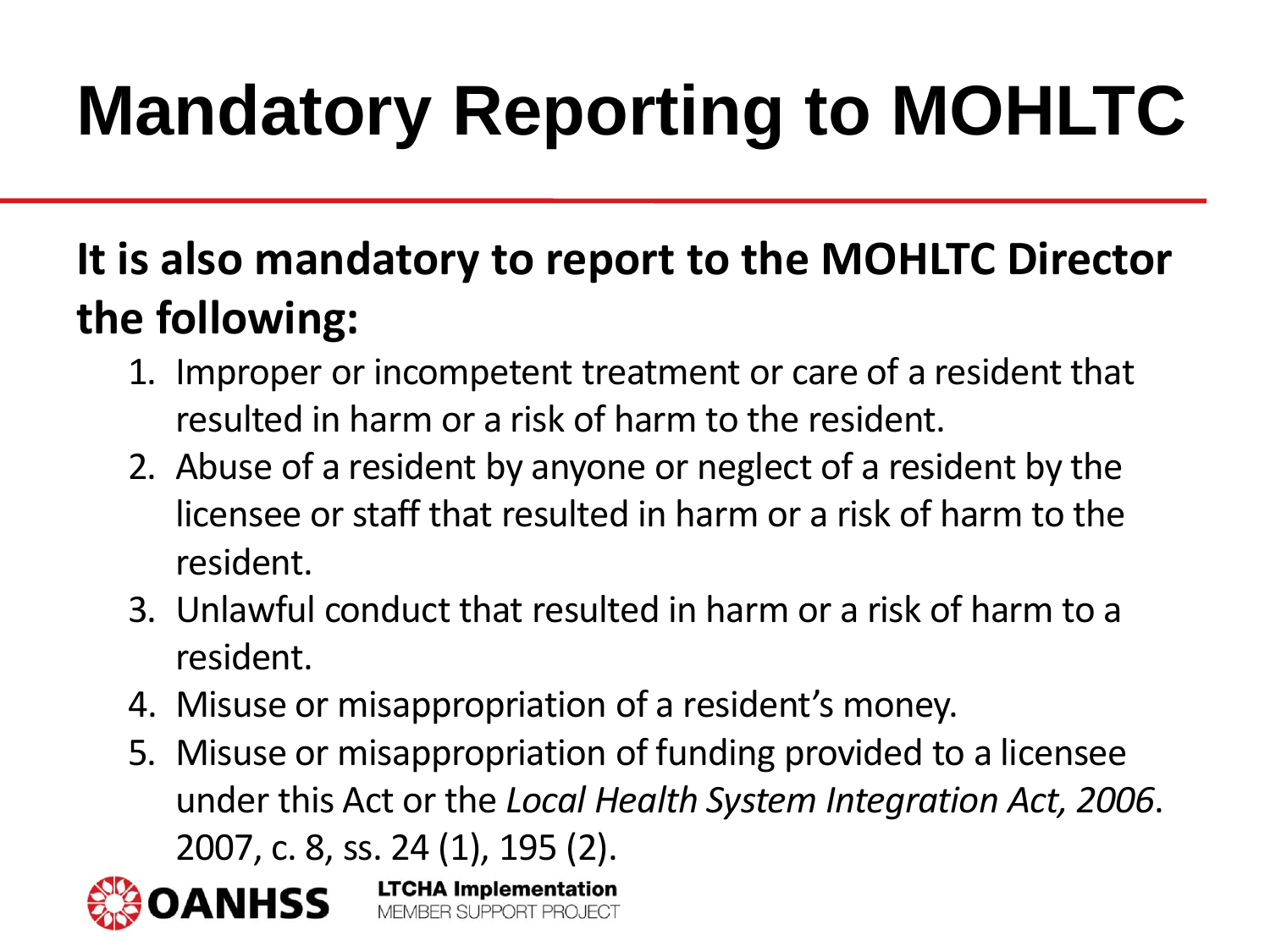# **Reporting Complaints**

#### **Complaints Procedure:**

- [insert home's procedure for initiating a complaint]
- [insert the home's information about "who" is to receive complaints within the home]
- [Insert the home's response to the person initiating the complaint within 10 business days of receipt of the complaint – this should include the including action taken, resolution, time frame and follow up action if required]
- [Insert the home's decision tree or diagram to illustrate procedures]

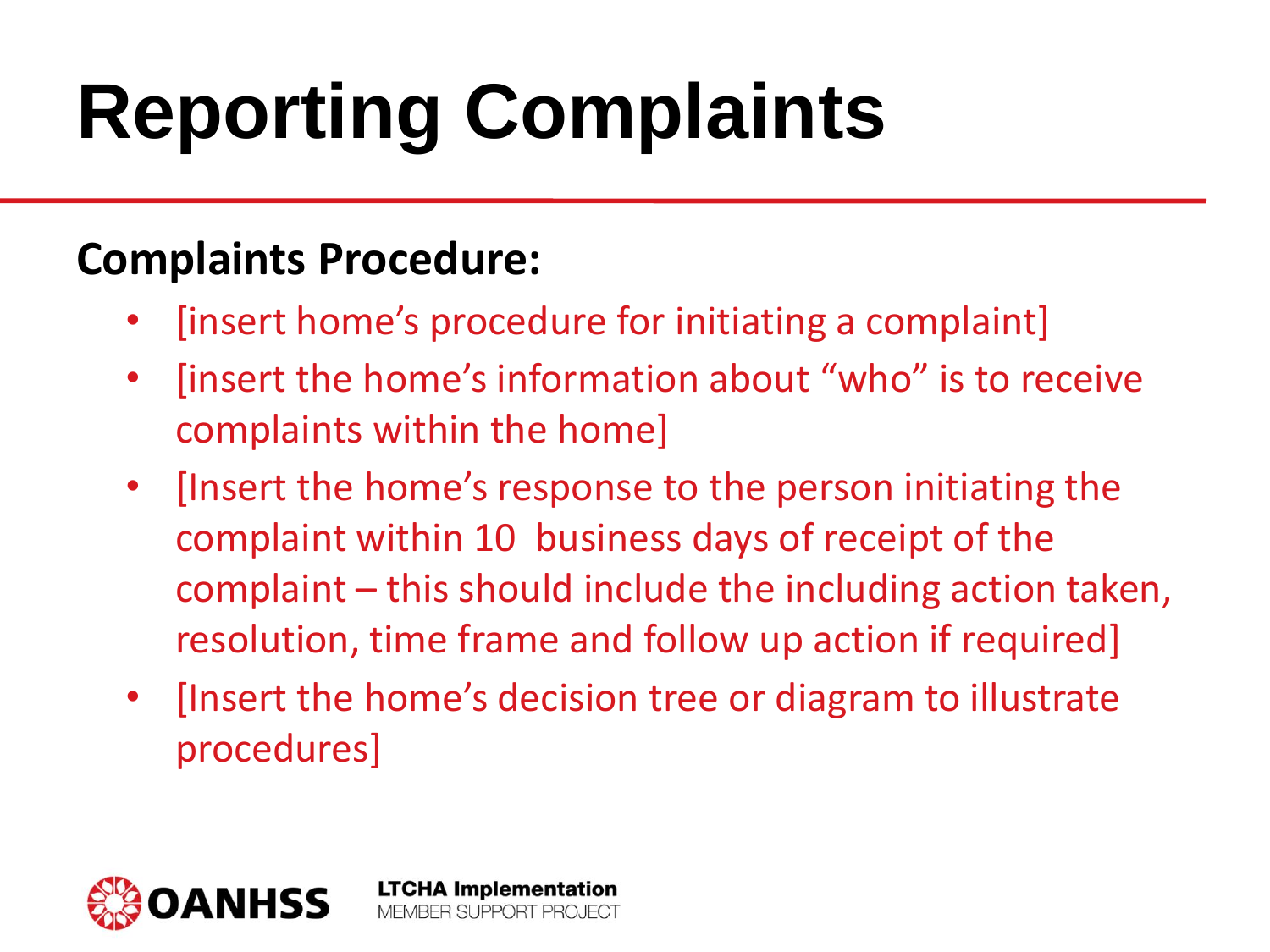### **Whistle-blower Protection**

*Refer to OANHSS sample policies on Staff Reporting and Whistle-blower Protection posted on February 10, 2011. Also Refer to the OANHSS sample policy and procedure posted on February 18, 2011) on Zero Tolerance of Abuse and Neglect* 

**Any staff or board member who is aware of or suspects any of the following, must report it as soon as possible:**

- 1. Improper or incompetent treatment or care of a resident; or unlawful conduct that affects or may affect a resident
- 2. Abuse of a resident by anyone, or neglect of a resident by a staff member or board member of the Home, this includes misuse or misappropriation of resident property
- 3. Verbal complaints concerning resident care or operation of the Home
- 4. Breach of the Home's policies, standards, procedures or by-laws, or breaches of legislation or government policy that applies to the Home, including the LTCHA and its regulations
- 5. Any retaliation against a person for making a report, or for disclosing anything to an inspector or the MOHLTC Director, or for giving evidence in a proceeding under the LTCHA or in a coroner's inquest.

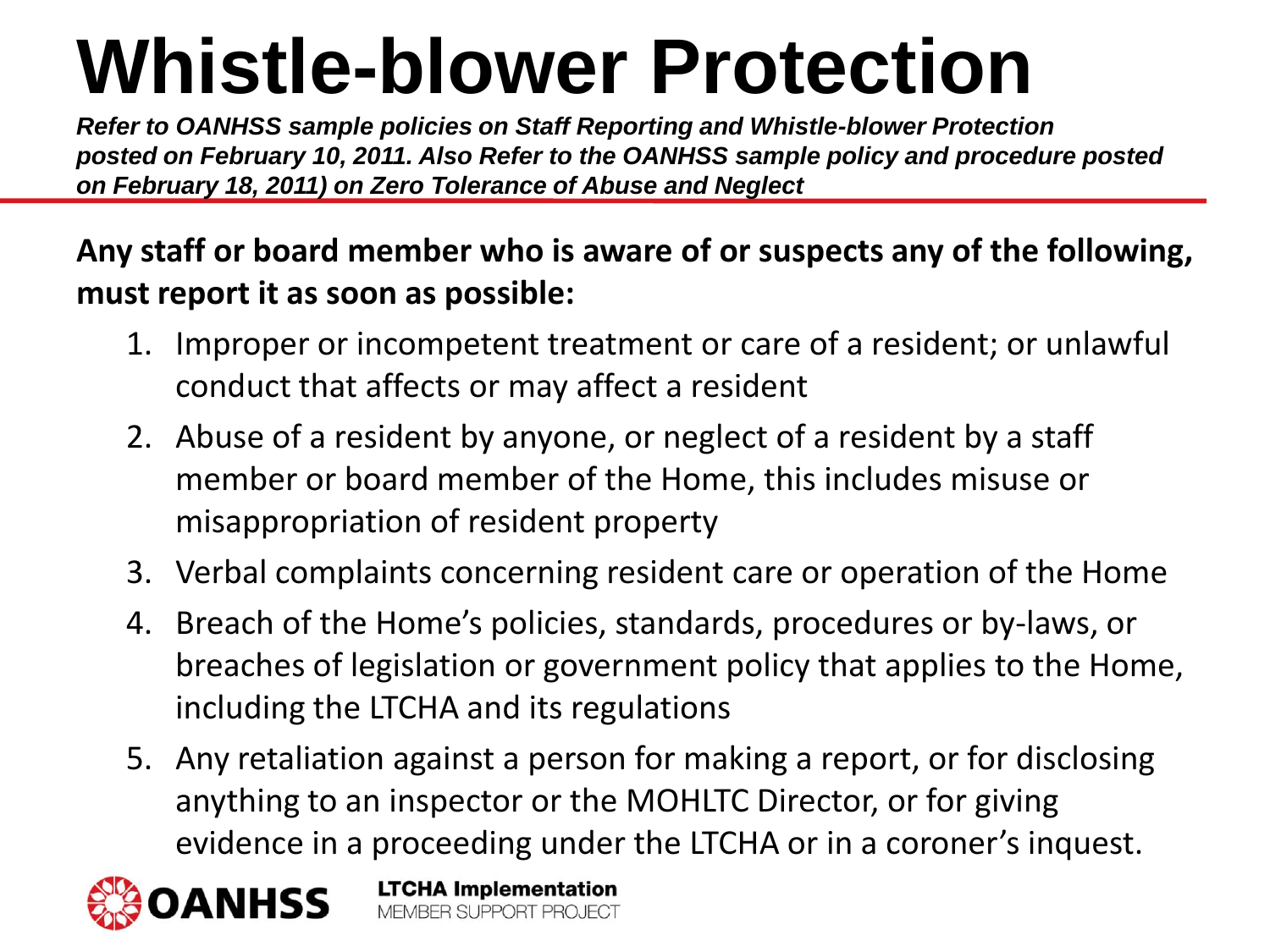*[Homes to customize this section according to the roles and responsibilities within their organizational structure].*

#### **Individual receiving the report (Supervisor or Manager or Registered Nurse) of alleged abuse or neglect:**

• Notify the Director of Care/Nursing (DOC/N) or designate immediately upon receipt of the report of alleged, witnessed or unwitnessed abuse or neglect, and initiate the investigation.

#### *Consider:*

- Whether the circumstances of the alleged abuse or neglect meet the definitions of Abuse in LTCHA
- Who is the source of the report
- Whether the incident of abuse involved a physical injury to a resident, another resident, or a staff member.

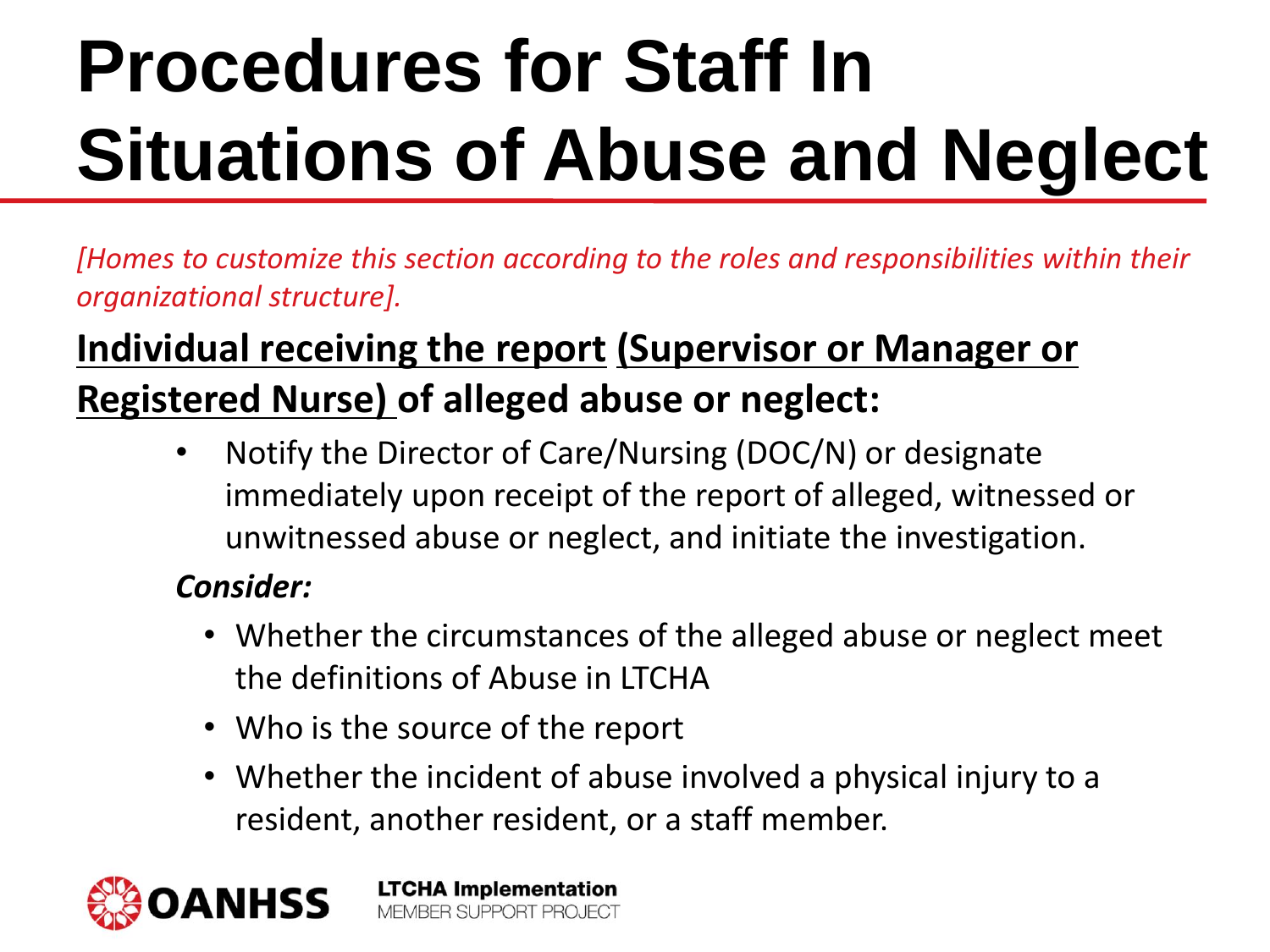[*Homes to customize this section according to the roles and responsibilities within their organizational structure, and their specific procedures].*

#### **Continued**

#### **Individual receiving the report of alleged abuse or neglect:**

- Notify the police if the alleged, suspected or witnessed or unwitnessed incident of abuse or neglect of a resident may constitute a criminal offence. *(LTCHA Reg 79/10 s. 98).*
- Maintain the security and integrity of the physical evidence at the site of incident, including documenting this evidence appropriately.
- Co-ordinate with the Supervisor/Manager to fully investigate the incident, and complete the documentation of all known details of the reported incident.
- Notify SDM or person requested by the resident of the incident immediately, if the resident is harmed, or within 12 hours for any other abuse.

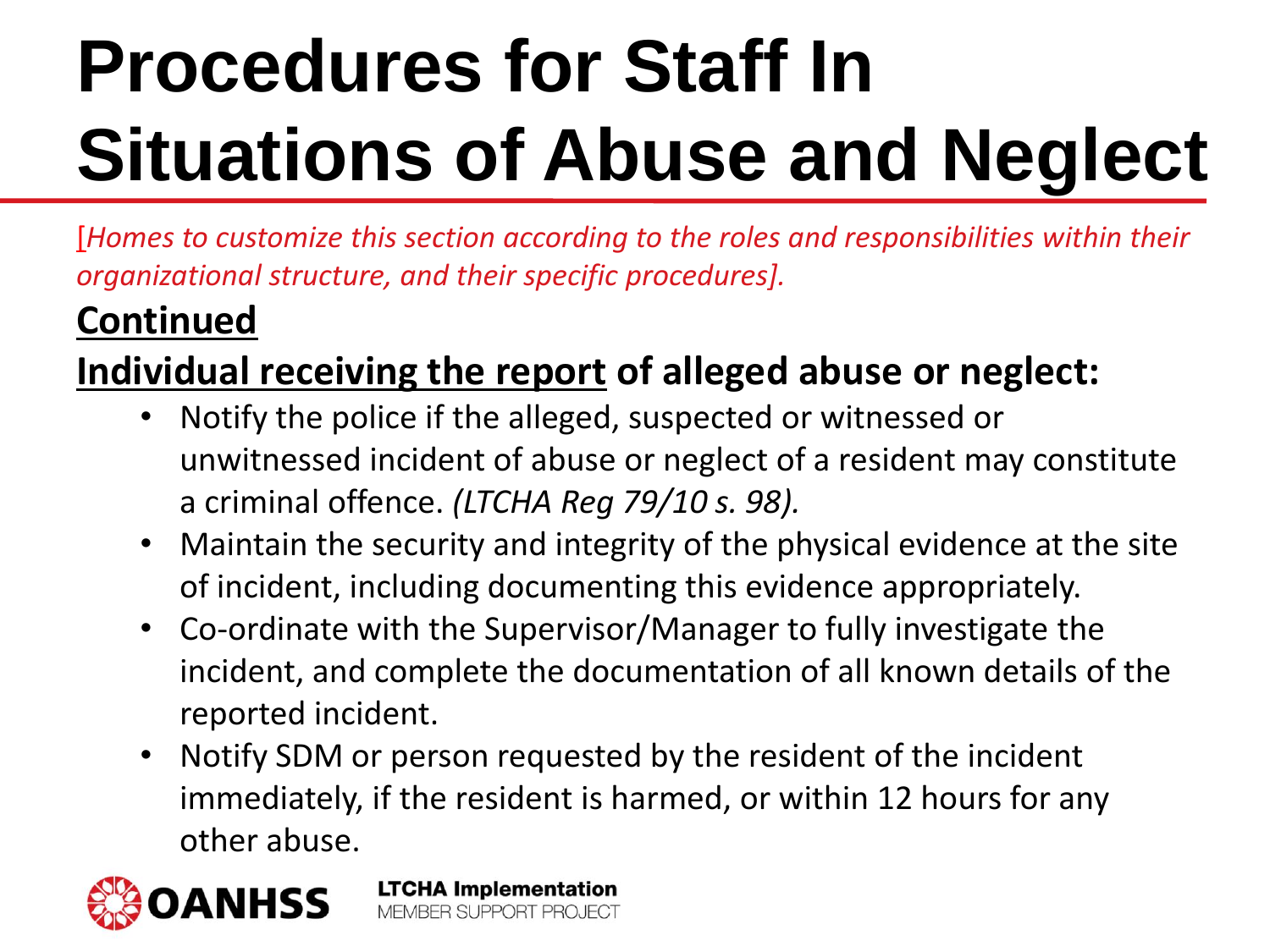*Homes to customize this section according to the roles and responsibilities within their organizational structure, and their specific procedures].*

#### **Employee(s) who witnessed the alleged incident of resident abuse or neglect**:

- Intervene, if safe to do so, or identify needed interventions (e.g. call 911) to ensure resident/staff safety.
- Report any witnessed, suspected, or alleged abuse to a supervisor or manager immediately.
- Document facts of the alleged or witnessed abuse or neglect as soon as possible.
- Maintain confidentiality.
- Cooperate fully with those responsible for the investigation.
- Report any retaliation actions experienced related to the reporting of abuse or neglect under this policy.
- Seek supportive counseling or resources if desired.

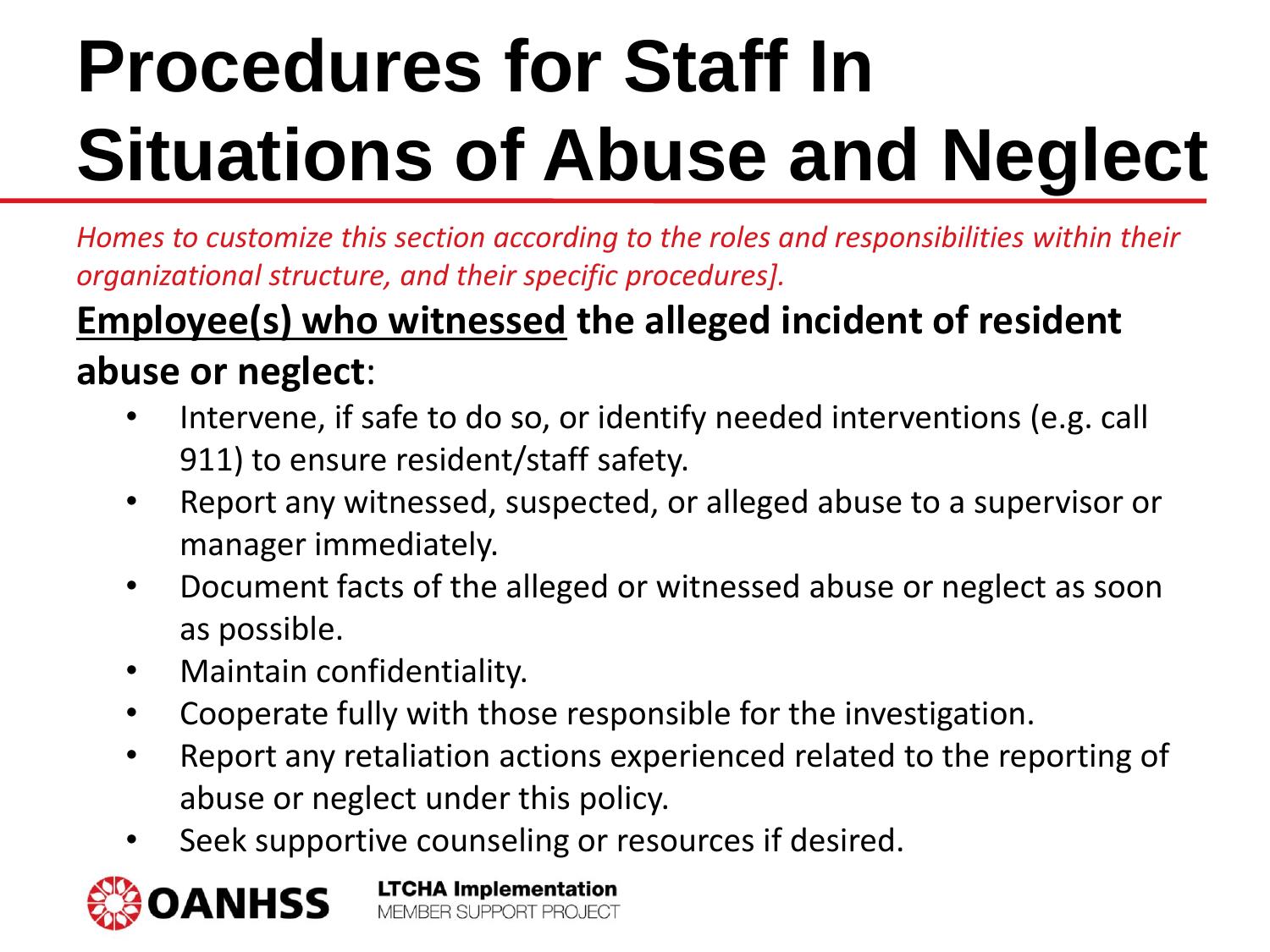*[Homes to customize this section according to the roles and responsibilities within their organizational structure, and their specific procedures].*

#### **Clinical Staff Responsible for Care of the Resident (s) (Registered Nurse) involved :**

- Ensure safety of staff and resident(s) involved and all other residents under his/her care.
- Conduct head-to-toe physical assessment on the alleged victim and document findings if physical abuse is alleged.
- If necessary, contact physician or other health practitioners for further assessment, treatment and follow-up.
- Document factual information in appropriate locations (e.g. resident chart or record) according to policy
- Communicate the status of the resident health condition, further assessments arranged, and health investigation findings to the Manager/Administrator.
- Maintain confidentiality regarding the report and names of all those involved in the incident.

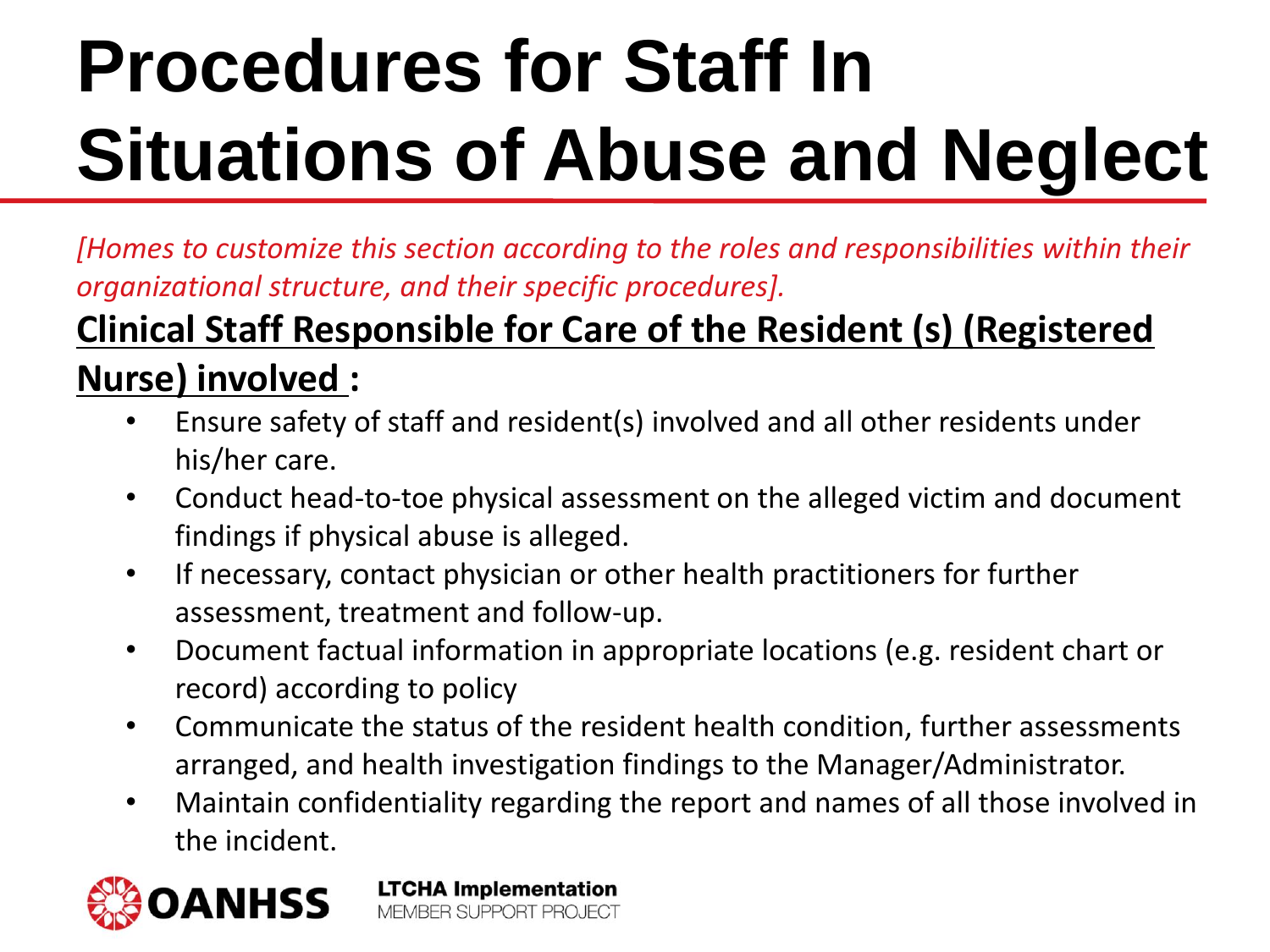*[Homes to customize this section according to the roles and responsibilities within their organizational structure, and their specific procedures].*

#### **Staff Member alleged to have caused the abuse or neglect:**

- Document details as soon as possible including dates, times, witnesses.
- Cooperate fully with individuals or organizations responsible for the investigation. It is the right of anyone alleged of abuse or neglect to be accompanied by a co-worker (or union representative) during the investigatory meetings.
- Seek supportive counseling if desired.
- Maintain confidentiality regarding the report and names of all those involved in the incident.

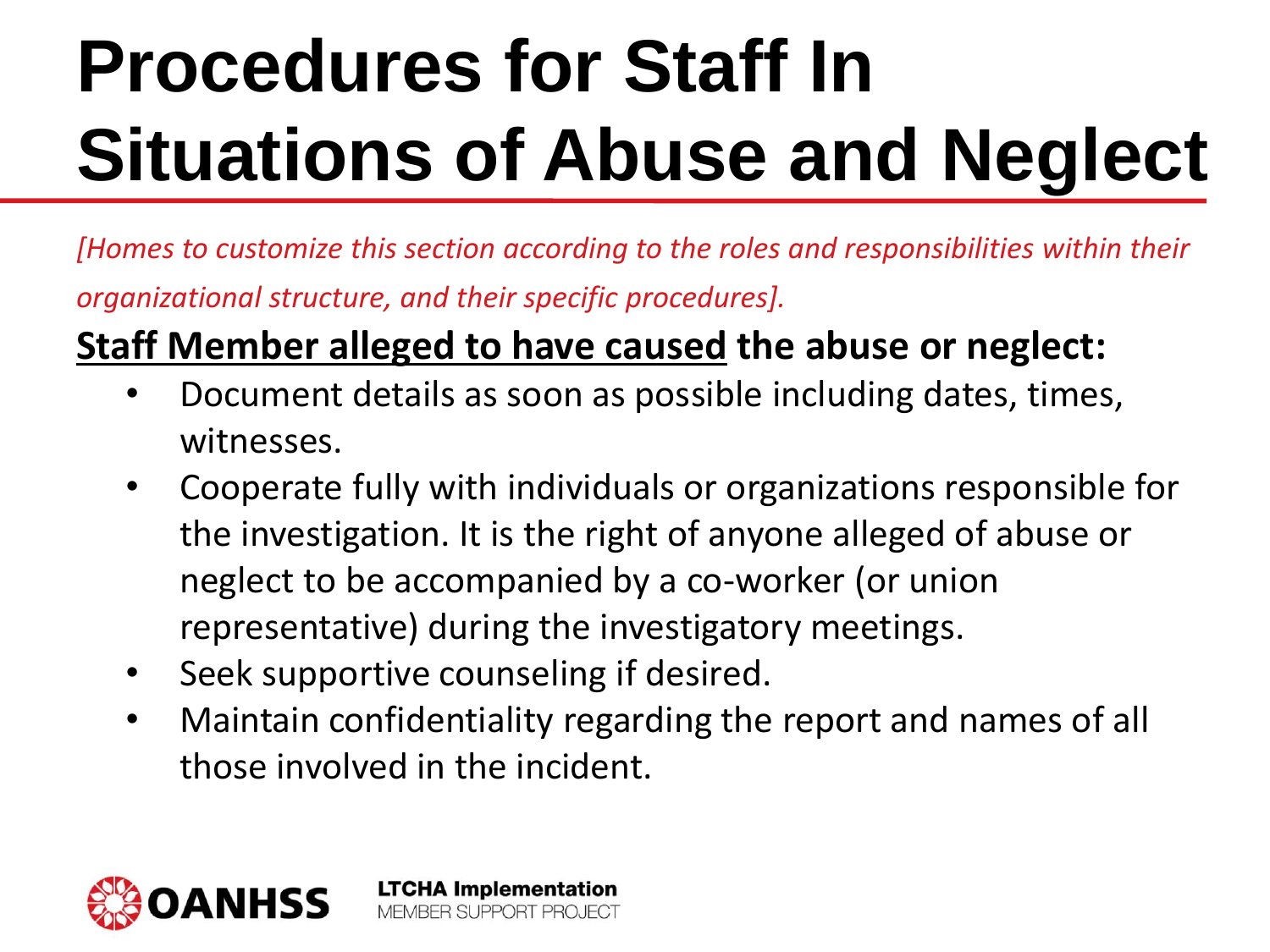*[Homes to customize this section according to the roles and responsibilities within their organizational structure and their specific procedures].*

#### **Most Senior Manager Responsible or On-Duty or On- Call (e.g. Administrator, Director of Care):**

•Ensure all of the necessary steps have been taken .

•Ensure an investigation and reporting process is underway by the staff person to whom the alleged abuse or neglect was reported.

•Notify relevant Professional College, if applicable.

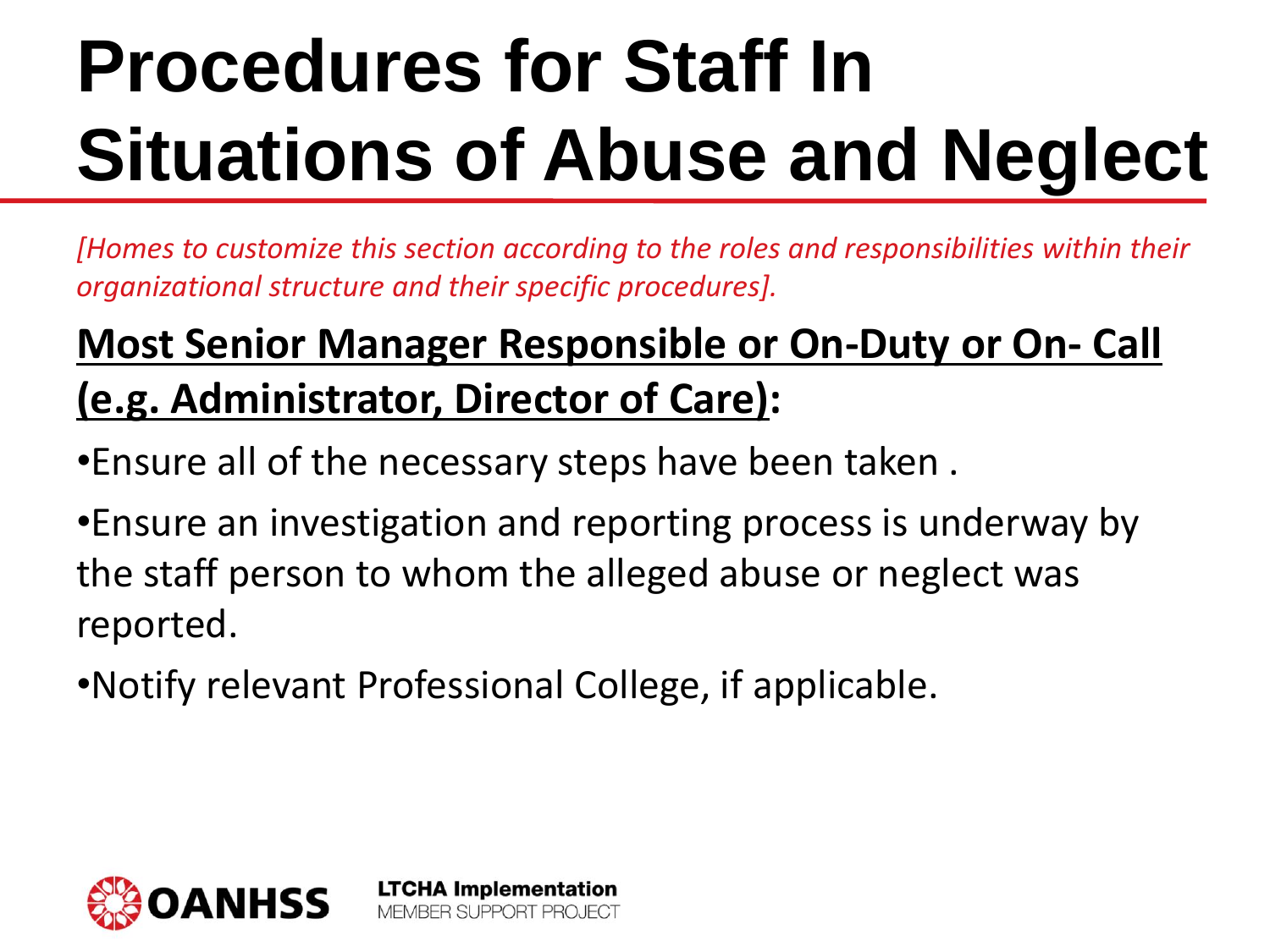*[Homes to customize this section according to the roles and responsibilities within their organizational structure and their specific procedures].*

#### **Most Senior Manager Responsible or On-Duty or On- Call (e.g. Administrator, Director of Care):**

- Determine the appropriate management action (s) to be taken as a result of the findings of investigation (e.g. education, discipline, policy revision, mandatory reporting to relevant professional college).
- Provide debriefs to the appropriate parties (e.g. Board Chair, MOHLTC Inspector, Senior Management Team, Staff Members) as necessary.
- Cooperate with police investigation (if applicable) in consultation with the Home's legal advisor.
- Maintain confidentiality regarding the report and names of all those involved in the incident.

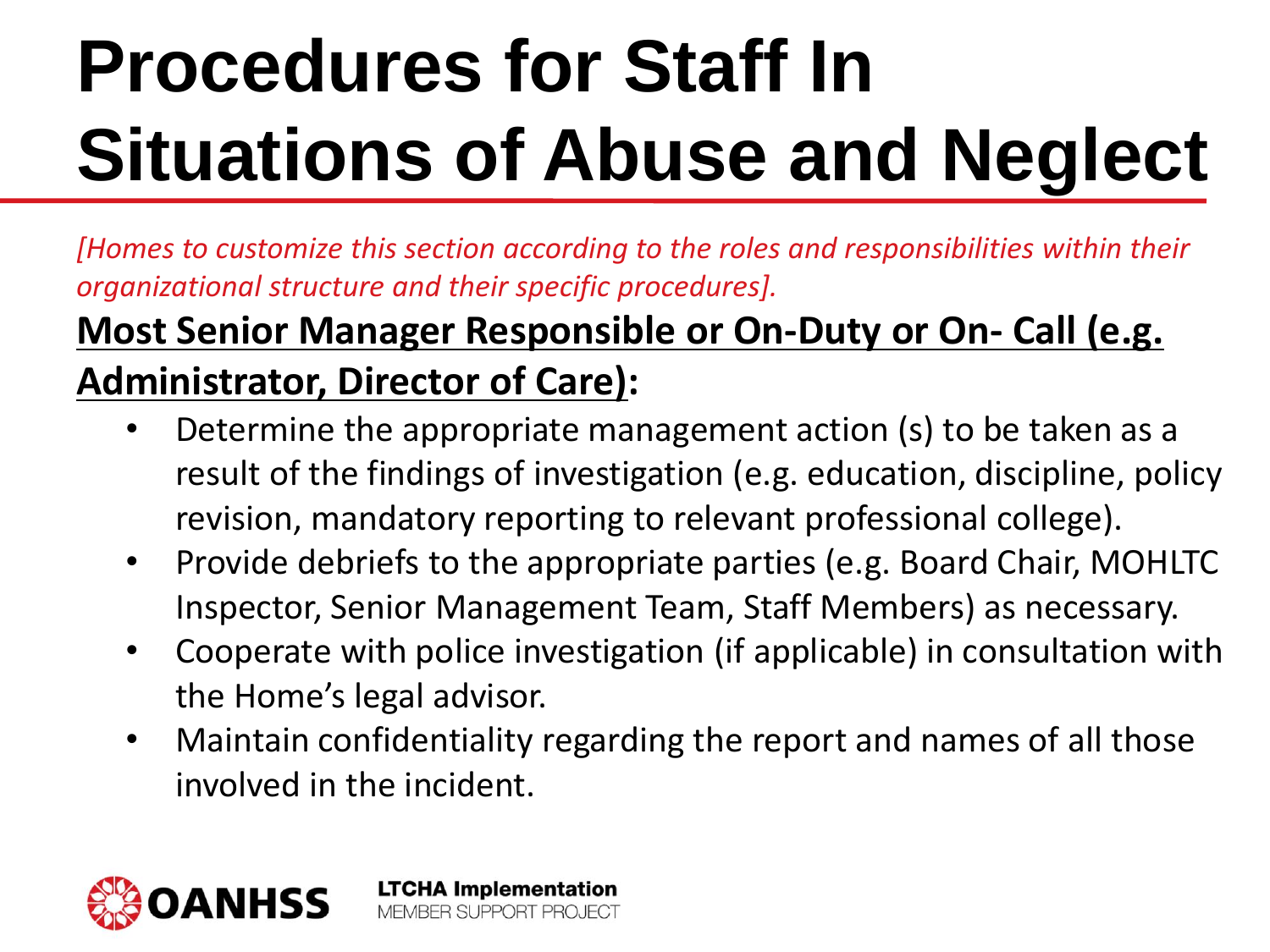*[Homes to customize this section according to the roles and responsibilities within their organizational structure and their specific procedures].*

#### **Administrator or Designate:**

- Oversee the completion of all steps required by the policy and procedures, in order to manage the case to resolution.
- Ensure, if necessary, that the Board or Board Chair is informed.
- Oversee reporting to MOHLTC.
- Ensure that the Home's legal advisor has been contacted if circumstances require.
- Maintain the official copy of confidential investigatory file in their office in a secure manner.

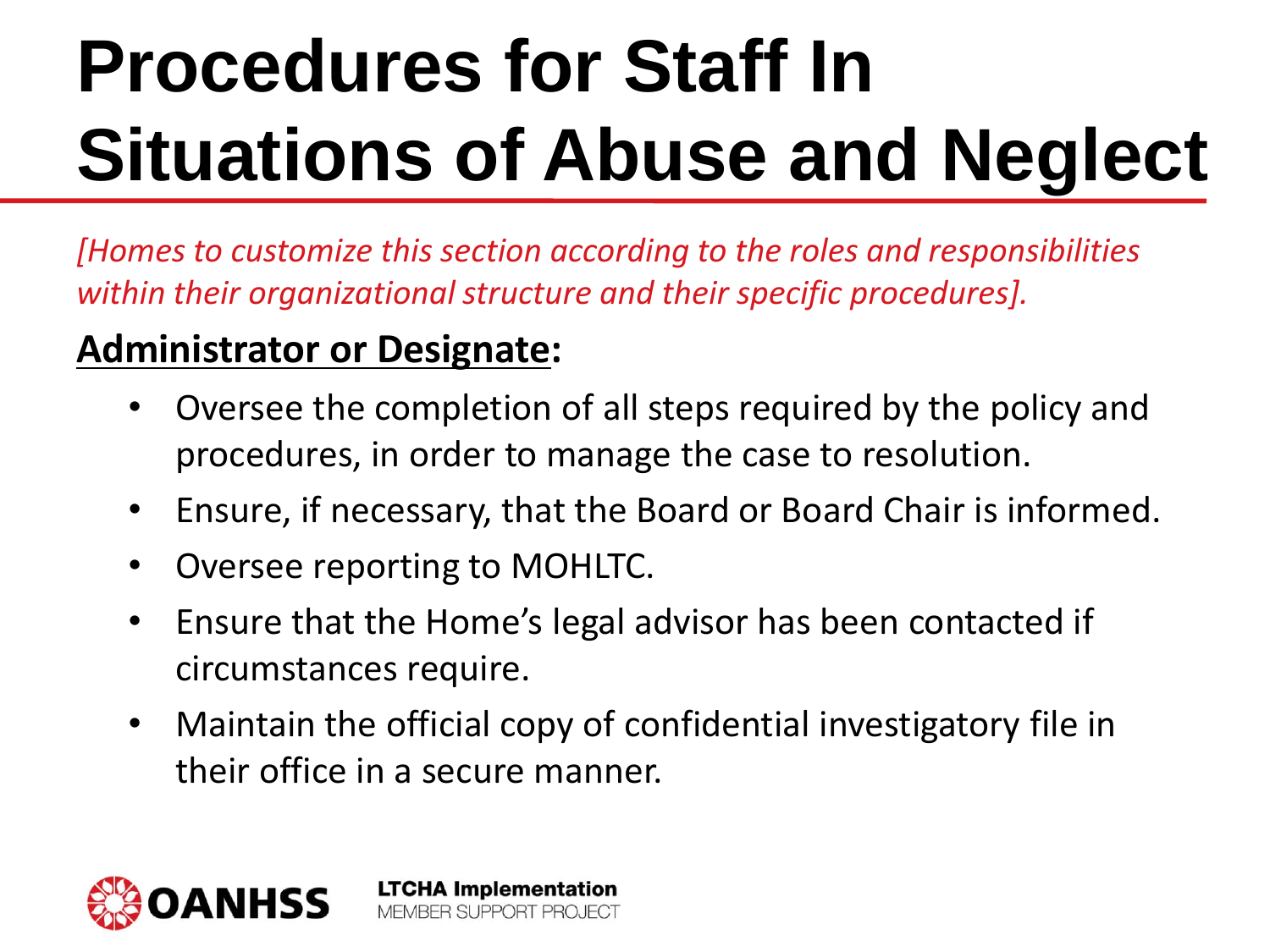#### **Prevention/Elimination of Abuse or Neglect of Residents**

- **Communication Approaches:** s*ee Ontario Network for the Prevention of Elder Abuse (ONPEA) training tools*
- **Restorative Care Approach:** s*ee sample Restorative Care policy posted December 17, 2010*
- **Responsive Behaviours Approaches:** s*ee sample Responsive Behaviours resources posted January 21, 2011*
- **Strategies for:**
	- Preventing resident abuse by caregivers
	- Recognizing and preventing caregiver stress
	- Preventing abuse by other residents
- **Whistle-blower Protection:** s*ee sample Whistle-blower Policy posted January 2011*

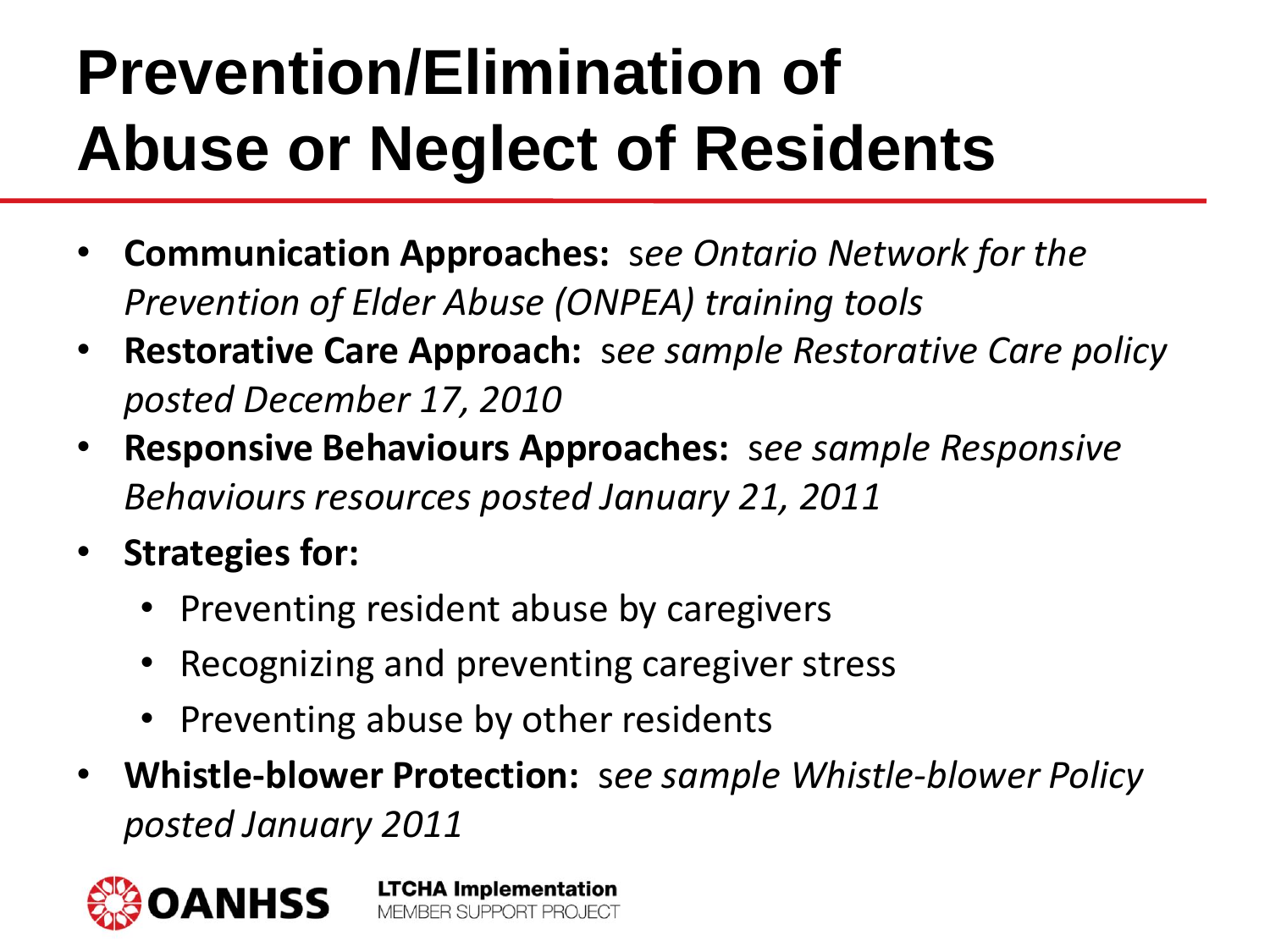# **Discussion Topics**

*[Homes to insert their own topics – these are illustrative only]*

- Specific approaches in relation to a particular "resident home area" for reporting abuse or neglect: e.g. focus on the resident, their needs, report to the supervisor, and support the gathering of the facts about the situation
- Ideas for increasing staff sensitivity and skills for identifying potential situations of abuse in relation to the definitions within ITCHA 2007.